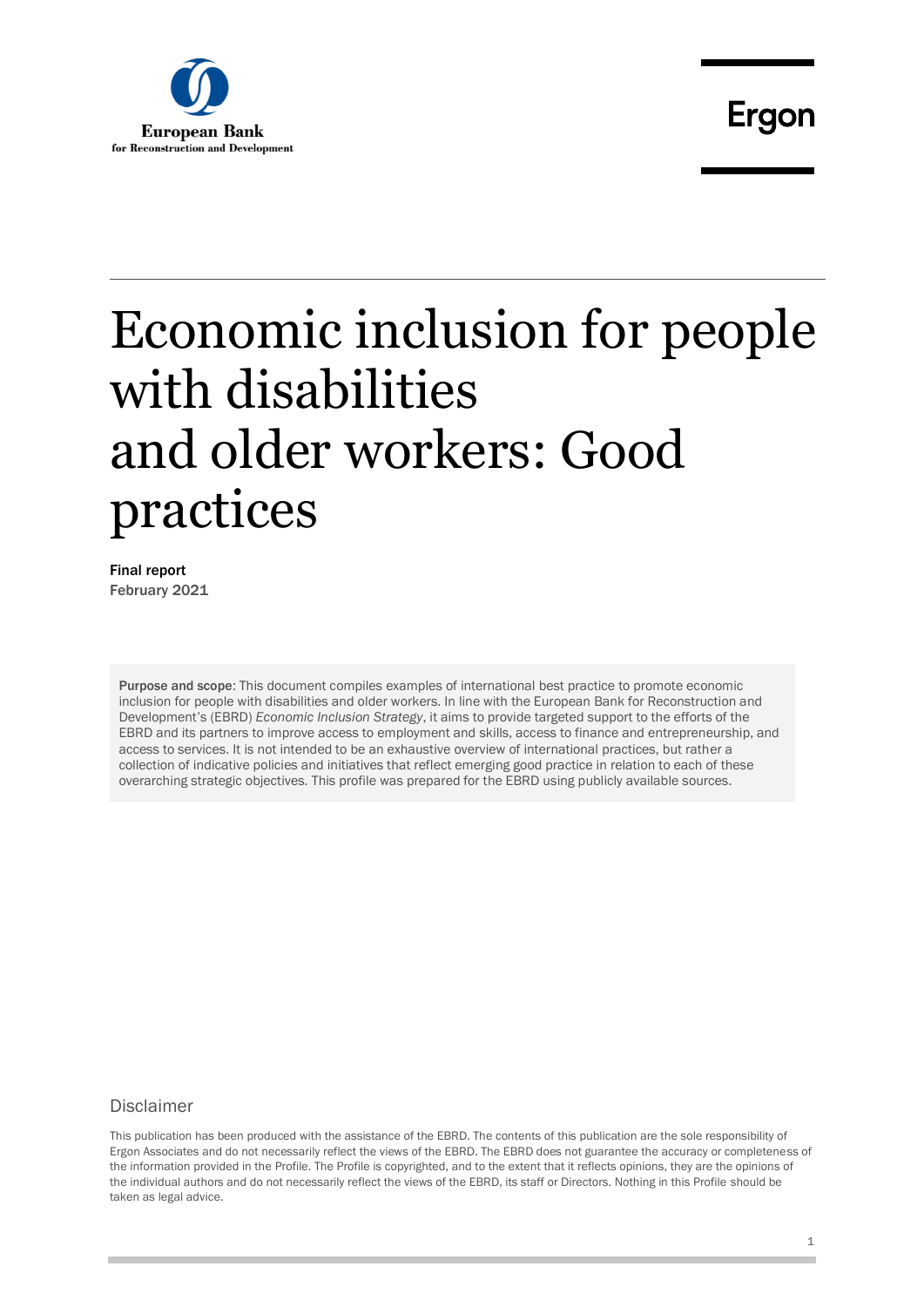

## <span id="page-1-0"></span>1. Introduction

People with disabilities and older workers make substantial contributions to their national economies and societies through their active participation in the workforce as employees and self-employed workers, and through their entrepreneurial and business activities. People with disabilities can perform most jobs, be productive and engage in successful business enterprises, if and where a suitable environment exists. Similarly, many older workers and entrepreneurs have advanced technical and managerial skills and extensive work and industry experience that are valuable assets to employers and colleagues and make many older people successful business leaders.

Yet in both developed and developing economies, people with disabilities and older workers face various challenges in accessing employment and entrepreneurship opportunities as well as key services that enhance economic participation (such as transport and ICT).

Aspect People with disabilities Older workers (50-64 years) Employment and skills Lack of reasonable accommodations (education, training, workplaces, transport). • Discrimination in recruitment and pay Disincentives to employment – "overprotective" laws and benefit traps • Discrimination and stereotyping • Mandatory retirement ages Education and skills gaps (for example, digital skills) Lack of workplace accommodations Additional care responsibilities Finance and entrepreneurship Lack of financial resources, poor credit ratings, no collateral for loans Negative bias among some lenders Skills and experience deficits due to education and employment barriers Negative bias among some lenders Skills gaps (especially digital) that impede access to certain sectors, information, business services, networks. Services • Physical barriers in built environment (public buildings/spaces, transport) • Inaccessible information on services (government, transport, banking and so on) • Inaccessible digital devices/content. Physical and informational barriers in accessing public buildings and infrastructure (especially transport) Digital skills gaps that impede access to ICT and e-services.

Key challenges facing people with disabilities and older workers include: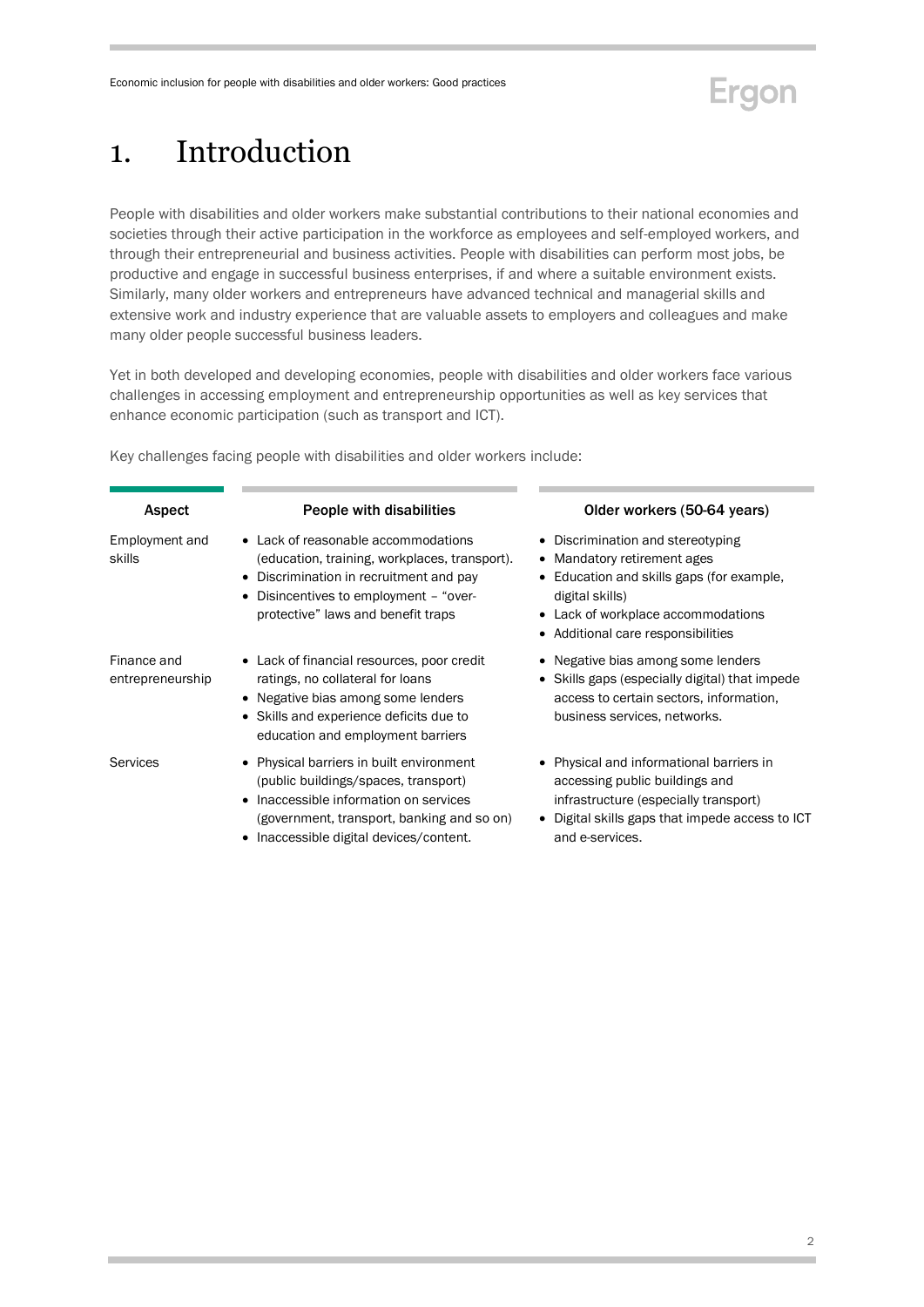This document profiles a number of illustrative examples of international good practices, in terms of both policy-level solutions and private-sector initiatives, that aim to address some of these key challenges. It is intended to be read alongside other documents prepared under the EBRD's programme on "Economic inclusion for people with disabilities and older workers during the Covid-19 emergency". 1

Good practice examples comprise government and private-sector responses drawn from OECD countries, EBRD economies, and other countries and jurisdictions around the world. In line with the EBRD's *Economic Inclusion Strategy* (2017), good practices are grouped according to their relevance for three overarching areas of economic inclusion: access to employment and skills; access to finance and entrepreneurship; and access to services that enhance economic participation.

Overall, this summary document is not intended to be an exhaustive overview of international practices, but rather a collection of indicative policies and initiatives that reflect emerging good practice in relation to these three overarching strategic objectives.

The summary review of good practices is structured as follows:

-

| 2.1 |  |
|-----|--|
| 2.2 |  |
| 2.3 |  |
| 2.4 |  |
|     |  |
| 3.1 |  |
| 3.2 |  |
| 3.3 |  |
| 3.4 |  |
|     |  |

Ergon

<sup>1</sup> Other materials include: two detailed research reports on challenges and response to economic inclusion for people with disabilities and older workers, respectively; a compilation of and report on statistical indicators of economic inclusion for people with disabilities and older workers across all EBRD economies and several OECD comparator countries; and a series of country profiles outlining the specific legislative, policy, and in-practice situation pertaining to the economic participation of people with disabilities and older workers in selected EBRD economies.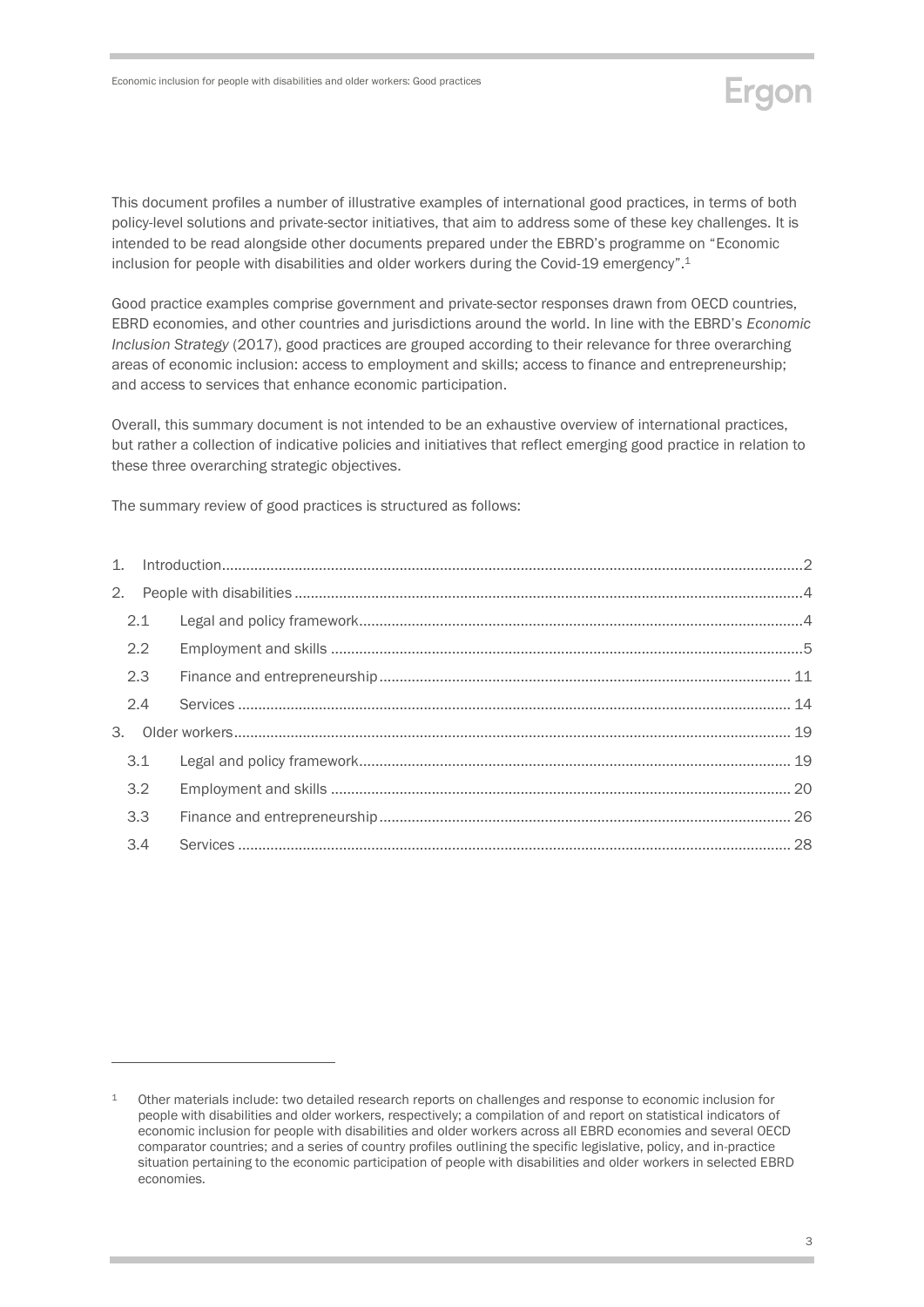## Ergon

## <span id="page-3-0"></span>2. People with disabilities

### <span id="page-3-1"></span>2.1 Legal and policy framework

Governments in many countries have introduced specific legislation to promote the full participation of people with disabilities in economic activities and to ensure effective protection against discrimination. Many governments have also developed comprehensive national policy frameworks to guide specific programming on disability inclusion, as well as National Action Plans to implement international commitments such as those assumed under the United Nations Convention for the Rights of People with Disabilities (CPRD).

Overarching disability legislation

#### Dedicated disability laws

Many countries have introduced dedicate[d disability laws](https://www.un.org/development/desa/disabilities/disability-laws-and-acts-by-country-area.html) to strengthen the protection of the fundamental economic, social, political and cultural rights of people with disabilities, and establish obligations for state and other actors to promote the full participation of people with disabilities in all areas of national life. Many national disability laws include express provisions concerning employment and access to public services, including an explicit prohibition against discrimination on the grounds of disability; a guarantee of accessible education for all; employment support services (vocational rehabilitation and inclusive or tailored public employment services); and requirements for reasonable accommodations to promote the full participation of people with disabilities in social, economic, and cultural life (accessibility of schools and colleges, workplaces, public buildings, infrastructure).

Many of the EBRD's economies have dedicated disability laws. Amongst other examples, [GEORGIA's](https://matsne.gov.ge/en/document/view/4923984?publication=0) recently adopted *Law on the Rights of Persons with Disabilities*, recognises a comprehensive range of rights of people with disabilities, and expressly adopts the principle of reasonable accommodation as a fundamental right for people with disabilities across economic, social, political and cultural spheres. The law also establishes specific responsibilities of government bodies to promote and protect the rights of people with disabilities. The law was developed through a fully participatory consultation with national stakeholders, including representative organisations of people with disabilities.

#### National policy initiatives

Many countries have developed [national strategies](https://www.un.org/development/desa/disabilities/strategies.html) and action plans concerning disability inclusion that guide policymaking on more specific issues. Most national policies cover legislative and policy actions related to accessibility (of the built environment, transport and ICT), reforms to national non-discrimination laws, support for employment and entrepreneurship, equal access to education and skills development opportunities and health services, amongst others. For example, the [EUROPEAN UNION's](https://www.un.org/development/desa/disabilities/wp-content/uploads/sites/15/2019/10/EU_European-Disability-Strategy-2010%E2%80%932020.pdf) *European Disability Strategy 2010-2020* sets the following specific objectives, among other things:

- Accessibility: Ensure accessibility to goods and services, including public services and assistive devices for people with disabilities, through legislative measures to set minimum standards on accessibility of the built environment, transport and ICT, as well as targeted regulations to improve accessibility of goods and services (including universal design criteria in public procurement).
- Participation: Achieve full participation of people with disabilities in society, including streamlined administrative processes for benefits and other support services, as well as funds to promote community-based assistance services, provide accessible information formats for public services, and raise public awareness on disability.
- . Discrimination: Address discrimination against people with disabilities through full implementation of nondiscrimination laws (especially in relation to employment) and public information campaigns and other measures to raise awareness of disability issues and combat attitudinal barriers to economic and social participation.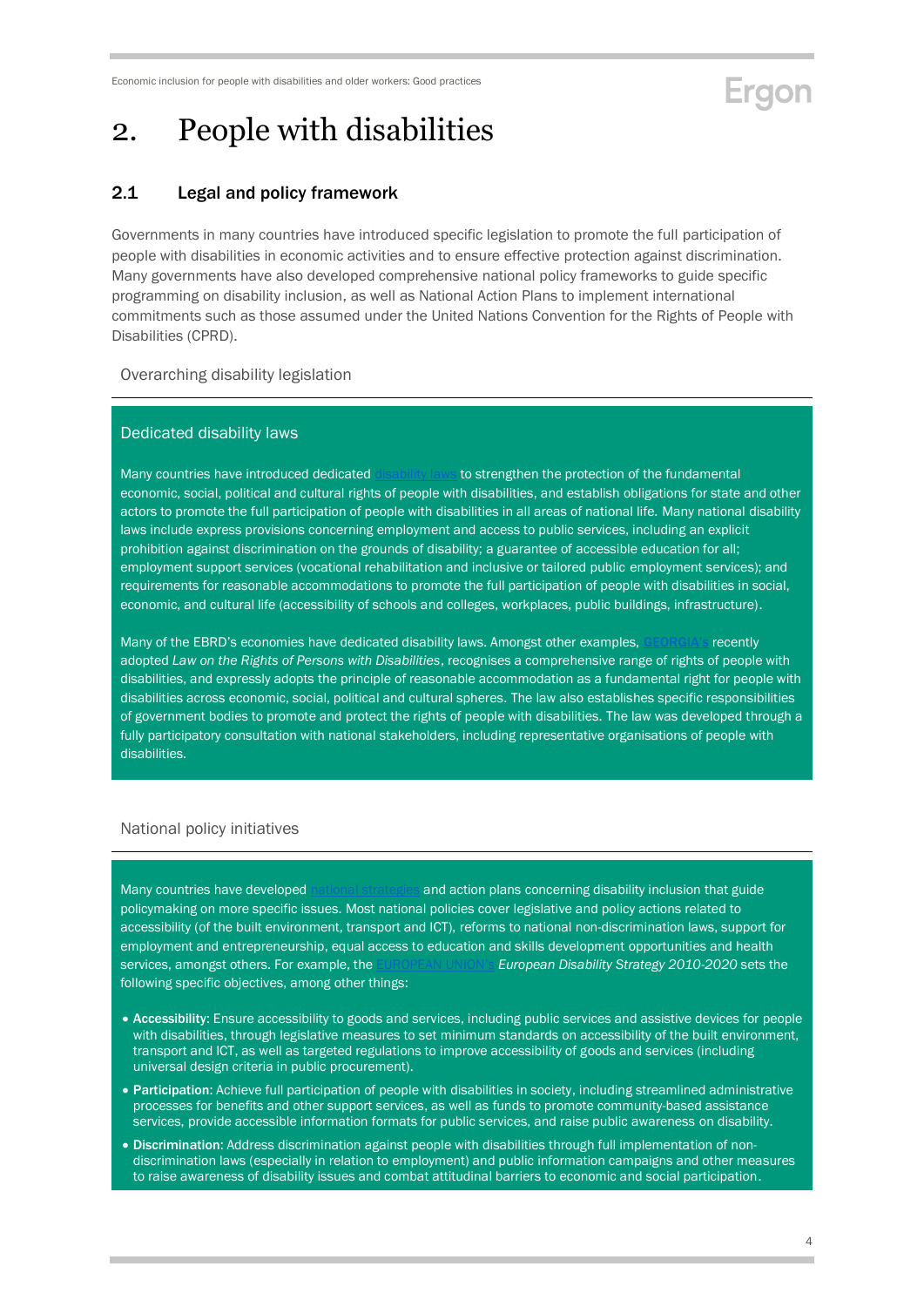- **Employment:** Promote employment of people with disabilities in the open labour market, with a focus on labour market data collection and analysis to understand challenges facing people with disabilities. Remove "benefits traps" that may disincentivise employment, improve workplace accessibility, develop active labour market policies targeted at people with disabilities, and improve services for job placement and on-the-job training.
- Education: Promote inclusive education and lifelong learning through removing legislative barriers, providing support for inclusive and personalised learning and disability inclusion training for teachers and other educational professionals.

The *Strategy* also covers issues such as social protection, health services and international cooperative activities.

#### National Action Plans to implement the UN CRPD

Several countries have developed targeted Action Plans to implement the CRPD. I[n BELARUS](http://www.mintrud.gov.by/system/extensions/spaw/uploads/files/PROEKT-Nats.-plan-tekst.pdf), the government's National Action Plan includes legislative reforms to align national law with the Convention, strengthening public awareness of disability rights, and creating relevant national mechanisms to monitor the ongoing implementation of the CPRD. [UKRAINE's](https://zakon.rada.gov.ua/laws/show/en/1073-2016-%D1%80) Action Plan outlines a range of policy priorities, including stronger incentives for employers to hire people with disabilities, more accessible education, transport, public space and ICT, and improved data collection amongst other initiatives. The government has subsequently undertaken a range of legislative and regulatory reforms that respond to the Plan's specific objectives.

#### Participatory process for national policy development

For its National Disability Action Plan, [KOSOVO's](https://www.un.org/disabilities/documents/best_practices_publication_2011.pdf) Office for Good Governance, Human Rights, Equal Opportunities and Gender Issues (OGG/OPM) established a series of technical working groups to develop proposals for specific areas of policy (education, health, employment, accessibility, data collection and so on). Each working group included representatives of relevant government ministries, technical experts, disability organisations, and international donors to ensure a fully participatory process for the Plan's formulation.

### <span id="page-4-0"></span>2.2 Employment and skills

#### 2.2.1 Policy responses

Government interventions typically focus on strengthening laws and regulations, tailoring specific active labour market policies, promoting vocational rehabilitation and training, reforming social protection and raising public awareness in an effort to change negative attitudes concerning people with disabilities in the world of work.

#### Employment quotas

Many countries have introduced mandatory employment quotas that require employers to hire a fixed share of people with disabilities in their workforce. Most schemes include sanctions in the form of fines for employers that fail to meet the quota, while some also include incentives for employers (see below). Some schemes offer alternative ways in which employers can meet quotas, including subcontracting or purchasing products and services from people with disabilities (for example THE [CZECH REPUBLIC,](https://www.ilo.org/wcmsp5/groups/public/---ed_emp/---ifp_skills/documents/publication/wcms_735531.pdf) [GERMANY,](https://www.york.ac.uk/inst/spru/research/pdf/obligation.pdf) [TUNISIA, SERBIA](https://www.ilo.org/wcmsp5/groups/public/---ed_emp/---ifp_skills/documents/publication/wcms_735531.pdf) and [SLOVENIA\)](https://www.ilo.org/wcmsp5/groups/public/---ed_emp/---ifp_skills/documents/publication/wcms_735531.pdf) or collaborating with public agencies to support recruitment, training or integration of people with disabilities (for example [FRANCE\)](https://www.ilo.org/wcmsp5/groups/public/---ed_emp/---ifp_skills/documents/publication/wcms_735531.pdf). In a few cases, there are additional incentives to encourage the employment of women with disabilities under the quota (for example [ALBANIA\)](https://www.ilo.org/wcmsp5/groups/public/---ed_emp/---ifp_skills/documents/publication/wcms_735531.pdf).

Some countries have introduced specific measures to support implementation and enhance the effectiveness and impact of their quota schemes. For example, several countries have adjusted the criteria by which employees count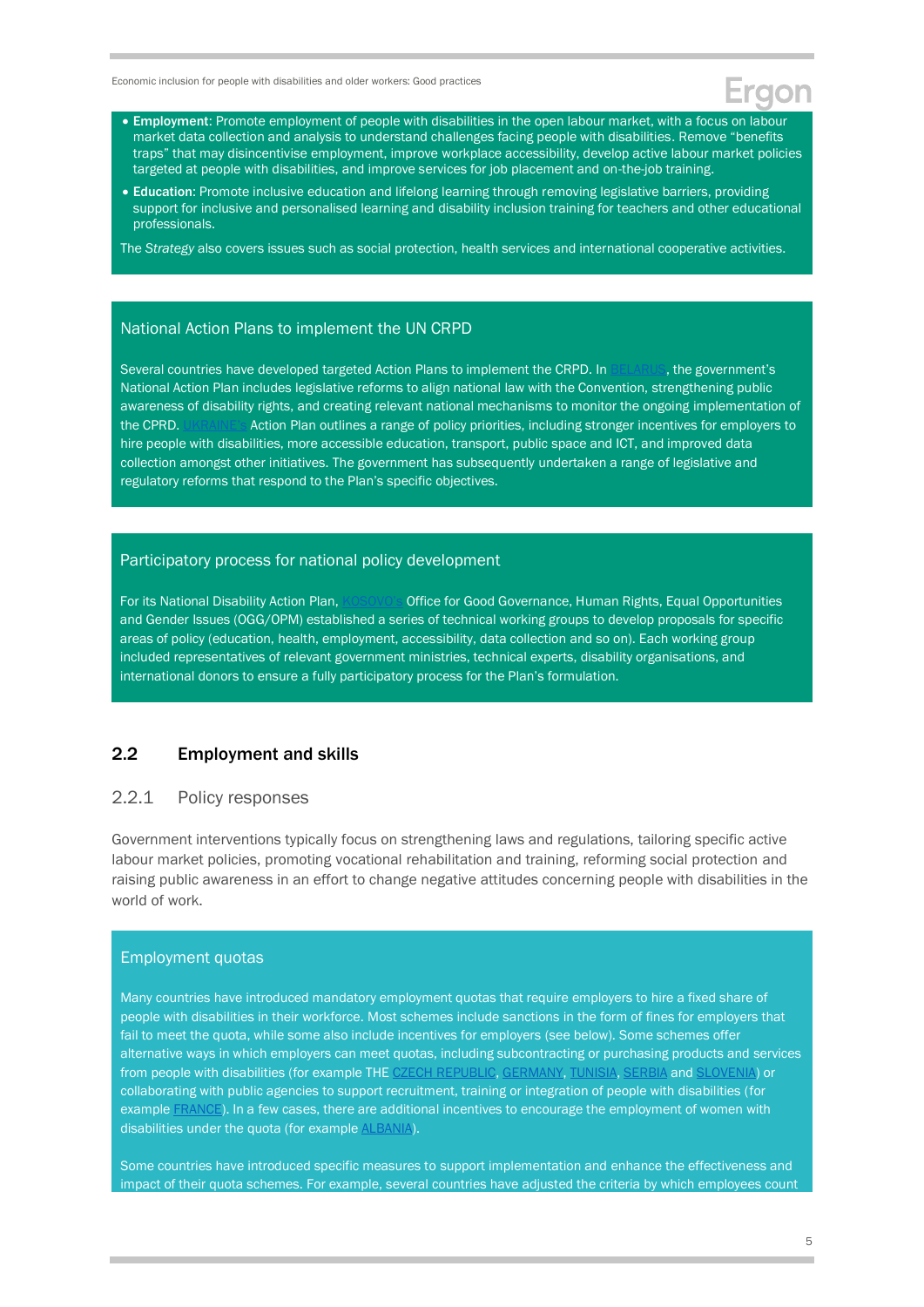towards disability quotas, removing the requirement that workers must appear on official disability registers to be eligible (registers may reinforce stigma and their use for quota eligibility may discourage rehabilitation by providing an incentive to maintain disability registration). In [FRANCE,](https://www.york.ac.uk/inst/spru/research/pdf/obligation.pdf) any worker that receives disability benefits "counts" towards employee quotas, while the [NETHERLANDS](https://www.york.ac.uk/inst/spru/research/pdf/obligation.pdf) links eligibility to workplace accommodations - any current employee for whom adjustments have been made, or new employee for whom adjustments are needed, qualifies for the quota. I[n JAPAN,](https://www.ilo.org/wcmsp5/groups/public/---ed_emp/---ifp_skills/documents/publication/wcms_735531.pdf) guidance is provided to companies that have not achieved the minimum quota for the employment of people with disabilities, including support in the development of employment plans and recommendations to assist with their implementation. Meanwhile, some countries have included provisions to ensure that people with disabilities employed under a quota have access to higher level positions. In **BANGLADESH**, a one per cent quota of "First Class Cadre" jobs is specified, while in [PERU](https://www.ilo.org/wcmsp5/groups/public/---ed_emp/---ifp_skills/documents/publication/wcms_735531.pdf) the law provides for people with disabilities to access management positions, provided that they meet the appropriate occupational profile.

Enforcement: Enforcement of quota schemes is challenging in many jurisdictions. In most countries, enforcement falls under the responsibility of the labour inspectorate, while a few countries have introduced specialist agencies to monitor compliance and administer fines collected from employers (for example [FRANCE's](https://travail-emploi.gouv.fr/ministere/acteurs/partenaires/agefiph) AGEFIPH or [PERU's](https://www.gob.pe/conadis) CONADIS). In [GERMANY,](https://www.ilo.org/wcmsp5/groups/public/---ed_emp/---ifp_skills/documents/publication/wcms_322685.pdf) where a company employs more than five people with severe disabilities, disabled employees are entitled to elect a representative to advocate on their behalf, including with respect to quota enforcement.

#### Legal requirement for "reasonable accommodations"

Many countries include express requirements in national legislation for employers to make "reasonable accommodations" to the workplace to enable the employment of people with disabilities. In [CANADA,](https://www.un.org/esa/socdev/enable/rights/ahc7bkgrndra.htm) the obligation to provide reasonable accommodation is enshrined in federal and provincial human rights statutes as well as legally required through the Employment Equity Act. In the [EUROPEAN UNION,](https://eur-lex.europa.eu/legal-content/EN/TXT/?uri=celex%3A32000L0078) EU Council Directive 2000/78 establishes a requirement for reasonable accommodation as a fundamental means of ensuring compliance with broader equal treatment provisions (and thus denial of reasonable accommodation is expressly a form of discrimination). Most laws restrict the scope of reasonable accommodation to those adjustments that do not impose "undue hardship" on the employer, although some degree of "hardship" (in terms of costs, disruption of operations and so on) does not invalidate the employer's obligations in most cases (UNGA, [2006\).](https://www.un.org/esa/socdev/enable/rights/ahc7bkgrndra.htm) Several EBRD economies, includin[g TURKEY](http://www.ilo.org/dyn/natlex/natlex4.detail?p_lang=en&p_isn=77387&p_country=TUR&p_count=781&p_classification=08&p_classcount=39) and [UKRAINE,](https://www.upr-info.org/sites/default/files/document/ukraine/session_28_-_november_2017/a_hrc_wg.6_28_ukr_1_annex_4.pdf) include legal requirements for employers to make reasonable accommodations for the employment of people with disabilities.

#### Supporting employers to implement reasonable workplace accommodations

Recognising the burden on employers of implementing some workplace accommodations, many countries provide subsidies to support employers making workplace adjustments for people with disabilities. For example, in [FRANCE](https://www.ilo.org/wcmsp5/groups/public/---ed_emp/---ifp_skills/documents/publication/wcms_735531.pdf) employers can claim up to 80 per cent of costs associated with making workplace adjustments, from public funds, including purchase of equipment and specific training. In [GERMANY,](https://www.ilo.org/wcmsp5/groups/public/---ed_emp/---ifp_skills/documents/publication/wcms_735531.pdf) employers receive subsidies for "barrier-free" workplace adjustments, while similar subsidies are available to both larger and smaller employers in [JAPAN.](https://www.ilo.org/wcmsp5/groups/public/---ed_emp/---ifp_skills/documents/publication/wcms_735531.pdf) In [DENMARK,](https://star.dk/en/active-labour-market-policy-measures/measures-for-placing-disabled-persons-in-employment/) employers can receive subsidies to purchases assistive aids and small-scale workplace adjustments as well as to cover the costs of a personal assistant to provide on-the-job support to a disabled employee. In the [UNITED KINGDOM,](https://www.gov.uk/government/publications/access-to-work-guide-for-employers/access-to-work-factsheet-for-employers) the government's Access to Work programme provides subsidies and grants to cover costs such as the purchase of assistive aids, workplace adaptations and equipment, practical on-the-job support (such as a job coach) and travel grants.

Similar financial support is available in many EBRD economies. In [POLAND,](https://www.ilo.org/dyn/natlex/docs/ELECTRONIC/48525/97772/F-506218832/D20180511Lj.pdf) for example, employers can receive reimbursements from the State Fund for the Rehabilitation of the Disabled for adapting existing workstations, purchasing assistive equipment and needs assessments by occupational health services. Subsidies and grants for workplace adjustments are also available in [ROMANIA](https://www.legislationline.org/download/id/7082/file/Romania_Law_protection_promotion_rights_disabled_persons_2006_am2008_en.pdf) and [UKRAINE,](https://zakon.rada.gov.ua/laws/anot/en/875-12) amongst other countries.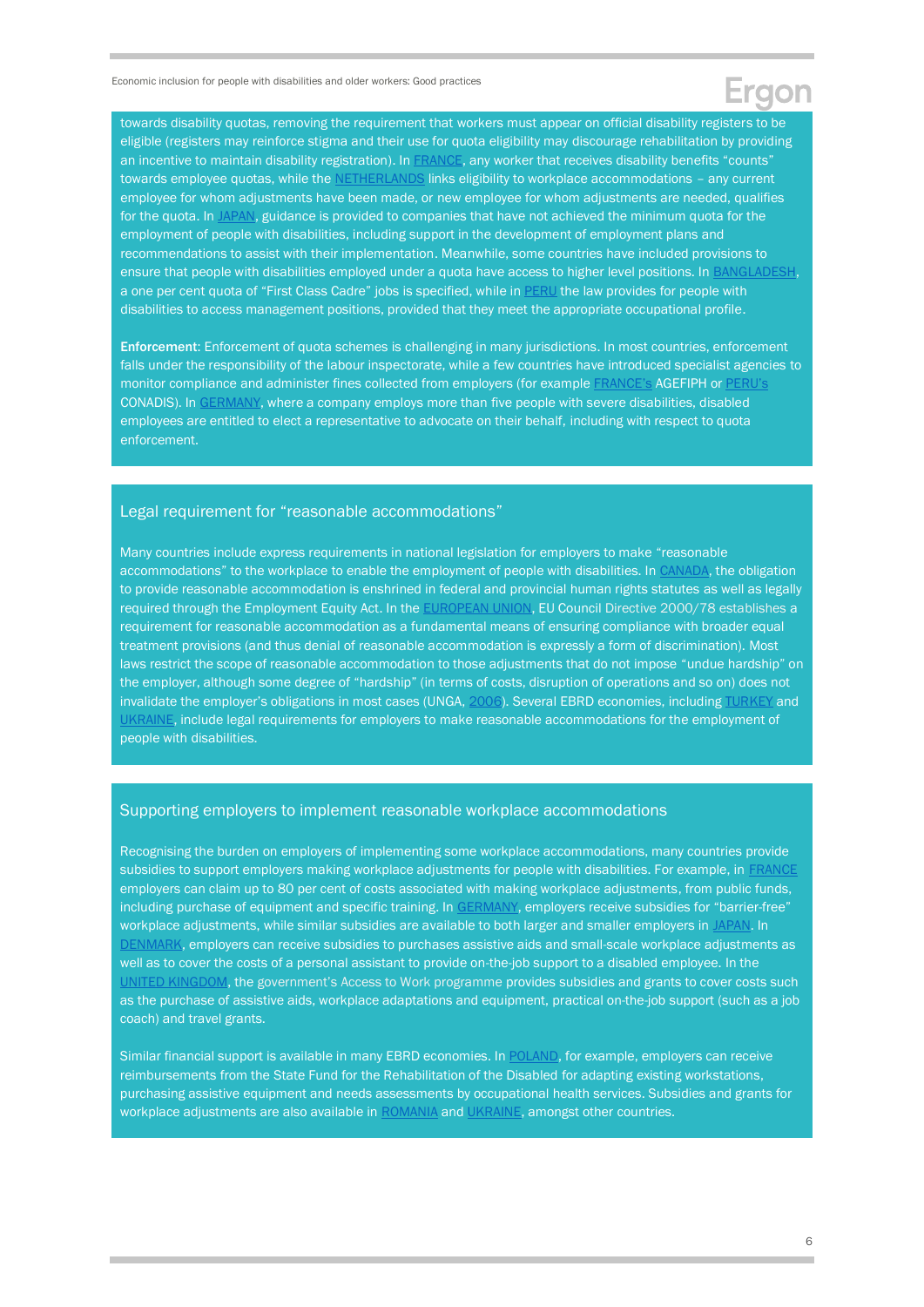#### Wage subsidies and other financial compensation

In addition to support for reasonable workplace adjustments, many governments also offer other forms of financial incentives for employers to hire people with disabilities. In [JAPAN,](https://www.ilo.org/wcmsp5/groups/public/---ed_emp/---ifp_skills/documents/publication/wcms_735531.pdf) employers receive a regular "adjustment allowance" based on the number of people with disabilities employed, whil[e GERMANY](https://www.ilo.org/wcmsp5/groups/public/---ed_emp/---ifp_skills/documents/publication/wcms_735531.pdf) provides compensation to cover costs associated with probationary periods, internships or "onboarding" processes for people with disabilities. In [FRANCE,](https://www.ilo.org/wcmsp5/groups/public/---ed_emp/---ifp_skills/documents/publication/wcms_735531.pdf) employers receive a grant for the continuous employment of a person with disabilities for 12 consecutive months.

Several countries also offer direct wage subsidies to employers who hire people with disabilities. In [SWEDEN,](https://www.ilo.org/wcmsp5/groups/public/---ed_emp/---ifp_skills/documents/publication/wcms_735531.pdf) the state employment agency offers a flexible wage subsidy of up to 80 per cent of wages for up to four years, while INLAND pays a subsidy set just below the minimum wage level for up to 2 years at a time. The Finnish system has strict conditions to ensure that subsidies are only paid in cases where the vacancy could not be filled without the subsidy, conditions that aim to reduce "deadweight" losses in the labour market as a result of the subsidy scheme. Along similar lines, wage subsidies are offered to employers in [DENMARK](https://star.dk/en/active-labour-market-policy-measures/measures-for-placing-disabled-persons-in-employment/) who employ a person with disabilities who has recently graduated from an educational programme only where the candidate has failed to find non-subsidised employment.

In addition to wage subsidies, employers in several countries, including [DENMARK](https://star.dk/en/active-labour-market-policy-measures/measures-for-placing-disabled-persons-in-employment/) an[d POLAND,](https://www.equalitylaw.eu/downloads/5289-poland-country-report-non-discrimination-2020-1-95-mb) can also receive a refund for the cost of a personal assistant or co-worker who helps people with disabilities adapt to work and communicate.

#### Information and guidance for employers

In [NORWAY,](https://read.oecd-ilibrary.org/social-issues-migration-health/sickness-disability-and-work-breaking-the-barriers_9789264088856-en#page138) employers are provided with a personal contact officer in the local public employment service who can provide advice on all sickness and disability-related issues as well as information on available services for new recruits. In [AUSTRALIA,](https://read.oecd-ilibrary.org/social-issues-migration-health/sickness-disability-and-work-breaking-the-barriers_9789264088856-en#page138) the JobAccess initiative provides employers with a website, telephone advice service and an online workplace adjustment tool to offer practical ideas and solutions for workplace adjustments, as well as an online application system for reclaiming costs for workplace adjustments and other services. [SPAIN's](https://read.oecd-ilibrary.org/social-issues-migration-health/sickness-disability-and-work-breaking-the-barriers_9789264088856-en#page138) National Centre for Personal Autonomy and Technical Aids provides a website offering employers information about assistive technology and relevant training and other services. In the [UNITED KINGDOM](https://www.gov.uk/guidance/disability-confident-how-to-sign-up-to-the-employer-scheme), the government's "Disability Confident" scheme provides self-assessment tools to support employers in achieving and retaining their certification as "disability confident employers". I[n JAPAN,](https://www.ilo.org/wcmsp5/groups/public/---ed_emp/---ifp_skills/documents/publication/wcms_735531.pdf) the government provides guidance - in the form of support in developing employment plans and their implementation – to companies that fail to meet statutory quotas.

#### Public employment services and other supported employment services

Countries have adopted different approaches to public employment services (PES) for people with disabilities. In the [EUROPEAN UNION,](https://ec.europa.eu/social/BlobServlet?docId=14106&langId=en) for example, public employment services in Denmark, France, Italy and Sweden have a dedicated unit to support disabled jobseekers, while countries such as Finland, Germany, Ireland and the Netherlands have specialised counsellors who refer disabled jobseekers to external service providers, which are funded in part through contributions from employers (as service users) or other donors (in the case of NGO service providers). In some countries, including the UK and Germany, PES provide advice for employers on recruiting people with disabilities, workplace adjustments and available subsidies.

Some public employment services also provide personalised supported employment programmes to support people with disabilities into work. For example, the [UNITED KINGDOM's](https://www.gov.uk/intensive-personalised-employment-support) Jobcentre Plus offers an Intensive Personalised Employment Support service to unemployed people with disabilities. The programme includes a dedicated job coach to help jobseekers to identify the types of jobs they are able to do, match skills with vacancies, coordinate vocational training, develop personal support networks and provide direct on-the-job support once in employment.

In [POLAND,](https://www.pfron.org.pl/en/the-fund/programy-i-zadania-pfron/programy-i-zadania-real/work-for-inclusion-programme/) the State Fund for the Rehabilitation of the Disabled (PFRON) provides tailored careers advice and specialist training to prepare disabled jobseekers for finding, starting and keeping a job. The PFRON is funded in

Ergon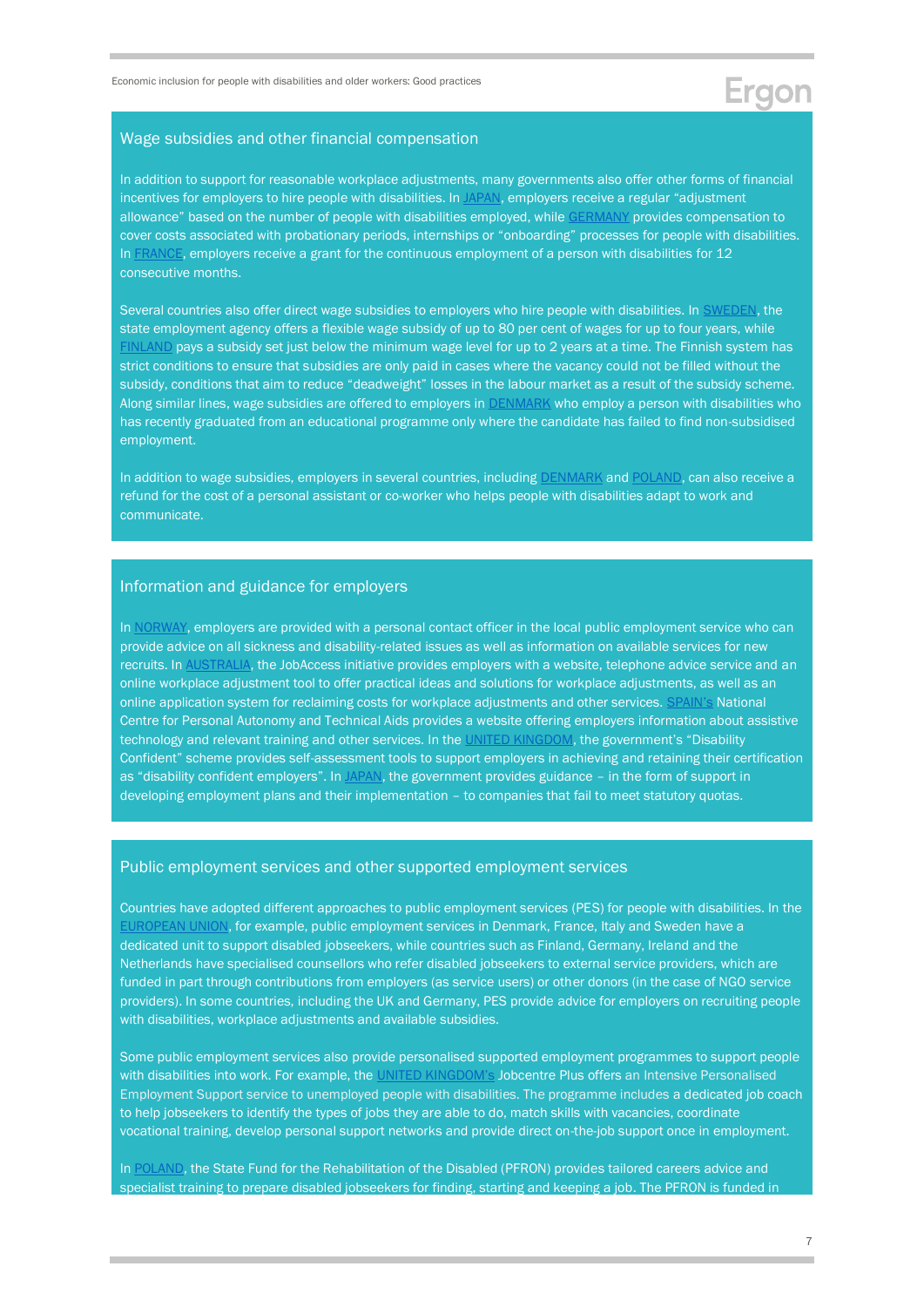part through fines paid by employers who fail to meet mandatory employment quotas for people with disabilities. Like PES elsewhere, the PFRON works to identify employers not meeting the 6 per cent quota to assist them in recruiting more disabled workers.

Overall, there is strong evidence to suggest that supported employment approaches, rather than large scale uniform programmes (such as general training or sheltered workshops), are more effective and – in the long term, more cost effective – in promoting a transition for people with disabilities into the open labour market (EC, [2013\)](https://ec.europa.eu/social/BlobServlet?docId=14106&langId=en).

#### Priority access to vocational training

[KAZAKHSTAN's](https://online.zakon.kz/document/?doc_id=38847468) legislation grants people with disabilities a priority right to vocational training. In addition, under [national employment plans,](https://www.gov.kz/memleket/entities/enbek/documents/details/7831?lang=ru) people with disabilities can benefit from vocational guidance and advice, referral to free vocational training and retraining courses and practical skills masterclasses, financial support for participation in training, assistance in job search, and partial subsidisation of their wages. Similar programmes that provide people with disabilities with preferential access to vocational training are in place in several other countries (see, for example, [BELARUS\)](https://www.ilo.org/dyn/normlex/en/f?p=1000:13100:0::NO:13100:P13100_COMMENT_ID:4000583:NO).

#### Raising awareness and public recognition of good employer practices

In [GERMANY,](https://www.ilo.org/wcmsp5/groups/public/---ed_emp/---ifp_skills/documents/publication/wcms_735531.pdf) the National Action Plan to implement the CRPD has a long-term communication campaign, including the distribution of handouts, guidelines and company action plan templates to support companies in recruiting and retaining people with disabilities. In the [UNITED KINGDOM,](https://www.gov.uk/guidance/disability-confident-how-to-sign-up-to-the-employer-scheme) employers that agree to take action on specific initiatives to support the employment of people with disabilities can use the government's "Disability Confident" badge to publicise their commitment to disability inclusion. In [The CZECH REPUBLIC,](https://www.ilo.org/wcmsp5/groups/public/---ed_emp/---ifp_skills/documents/publication/wcms_735531.pdf) the Minister of Industry and Trade, in cooperation with the Association of Employers of Disabled People, presents an annual award to companies for outstanding results in employing people with disabilities, while the [POLISH](https://www.pfron.org.pl/en/the-fund/programy-i-zadania-pfron/programy-i-zadania-real/work-for-inclusion-programme/) State Fund for the Rehabilitation of the Disabled publishes awards for employers who recruit the highest number of people with disabilities. In [JAPAN,](http://www.zenjukyo.or.jp/ninsho/) the Association of Employers of Persons with Disabilities coordinates a certification scheme for employers that are leaders in employment of people with disabilities and support their career development. The Association's website lists all currently certified companies.

#### Using public procurement rules to promote employment of people with disabilities

In the [UNITED STATES,](https://www.ilo.org/wcmsp5/groups/public/---ed_emp/---ifp_skills/documents/publication/wcms_322685.pdf) Section 503 of the Rehabilitation Act requires government contractors to take positive measures to increase the representation of minorities in the workforce. Regulations introduced in 2013 strengthen the affirmative action provisions of Section 503, setting a 7 per cent target for the employment of qualified people with disabilities by contractors. Under the provisions, contractors are required to carry out annual workforce assessment and adopt action plans to address identified barriers to meeting the employment target. I[n FRANCE,](https://www.ilo.org/wcmsp5/groups/public/---ed_emp/---ifp_skills/documents/publication/wcms_322685.pdf)  companies face potential exclusion from public procurement markets if they fail to meet mandatory disability employment quotas (see above). Similar requirements for public contractors to meet workforce diversity targets, including employment of people with disabilities, are included in public procurement rules in [CANADA,](https://www.ilo.org/wcmsp5/groups/public/---ed_emp/---ifp_skills/documents/publication/wcms_322685.pdf) the [EUROPEAN UNION,](https://www.ilo.org/wcmsp5/groups/public/---ed_emp/---ifp_skills/documents/publication/wcms_322685.pdf) an[d SOUTH AFRICA,](https://www.ilo.org/wcmsp5/groups/public/---ed_emp/---ifp_skills/documents/publication/wcms_322685.pdf) amongst other jurisdictions.

#### 2.2.2 Private sector responses

Private sector responses aim to promote equal treatment by providing reasonable accommodation in the recruitment process, on-the-job training and support, apprenticeships, and relevant working terms and conditions of employment for people with disabilities. Other areas of focus may include support for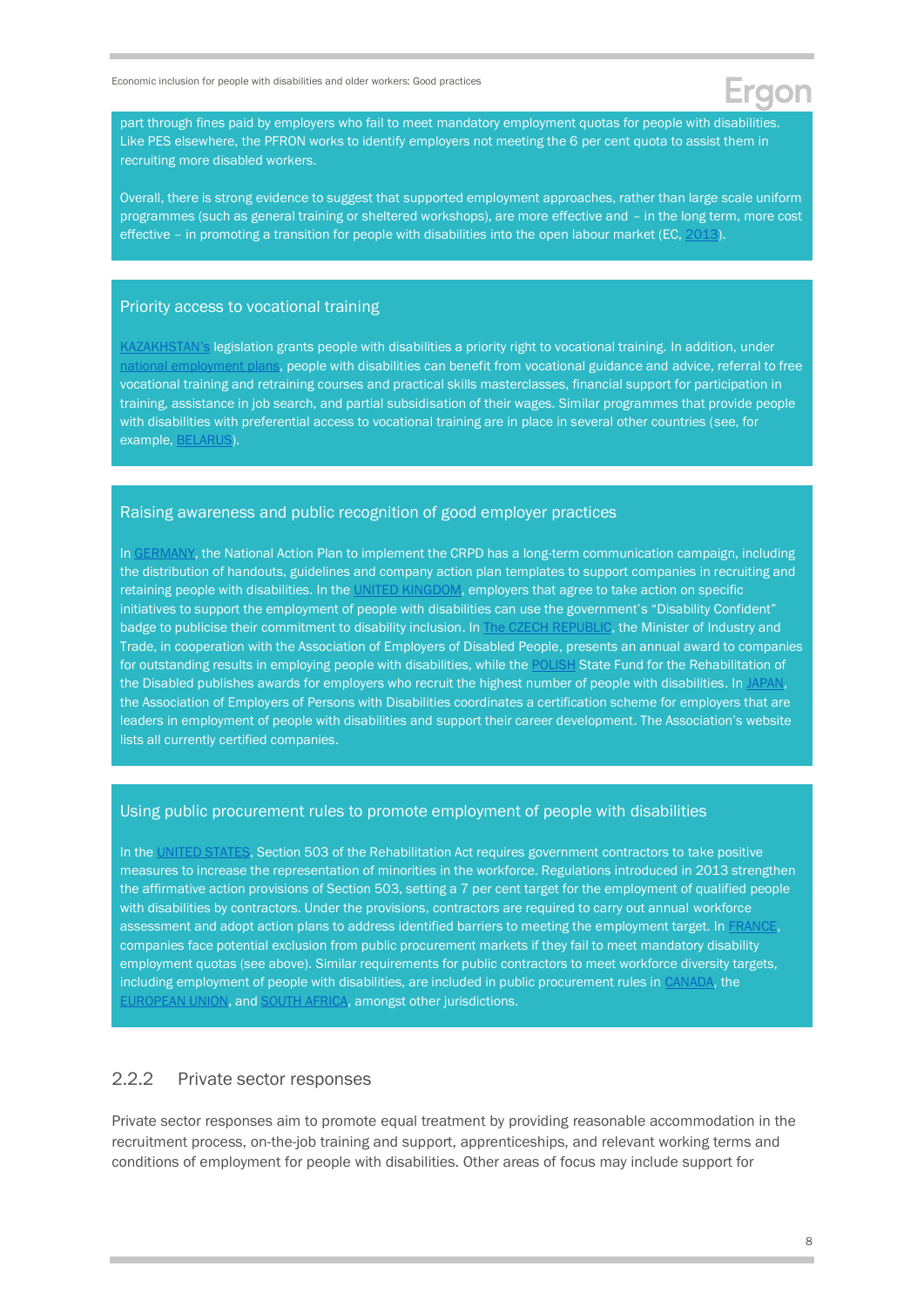vocational rehabilitation, internal and external awareness-raising, and ensuring wider non-discrimination and inclusion policies provide effective coverage of people with disabilities.

#### A clear strategic focus on disability inclusion

Many leading international companies have developed dedicated disability inclusion strategies and programmes, while others have made disability inclusion a key component of wider equal opportunities initiatives. For example, [UNILEVER,](https://businessdisabilityforum.org.uk/knowledge-hub/resources/towards-a-disability-smart-world-global-disability-inclusion-strategy-report/) a multinational consumer goods company, has set a commitment to be a leading employer of choice for people with disabilities by 2025, and has developed a global disability inclusion programme to engage and build capacity among staff in the areas of recruitment, workplace accommodations, and accessible technology and communications.

The international banking group [HSBC](https://businessdisabilityforum.org.uk/knowledge-hub/resources/towards-a-disability-smart-world-global-disability-inclusion-strategy-report/) has similarly developed a Global Disability Confidence Programme, which has targeted projects on workplace adjustments, data and reporting, awareness and capacity building, and digital accessibility amongst others.

[ACCENTURE,](https://businessdisabilityforum.org.uk/knowledge-hub/resources/towards-a-disability-smart-world-global-disability-inclusion-strategy-report/) an international professional services company, has also established a Global Leadership Disability Inclusion Council that coordinates activities across the company's countries of operation and is mirrored in each country and across business units. Under the programme, each country has a scorecard to track the progress of their disability initiatives and identify areas for greater focus. Best practice examples from across the countries of operation are collected and shared widely.

#### Ensuring participation of people with disabilities in policy development

The development of effective company strategies and programmes on disability requires direct engagement and involvement of employees with disabilities and organisations that represent them. For example, [UNILEVER](https://businessdisabilityforum.org.uk/knowledge-hub/resources/towards-a-disability-smart-world-global-disability-inclusion-strategy-report/) held a series of online meetings with employees with disabilities in developing their global strategy. Employees with disabilities and representative organisations provided direct feedback on **[HSBC's](https://businessdisabilityforum.org.uk/knowledge-hub/resources/towards-a-disability-smart-world-global-disability-inclusion-strategy-report/)** guide on disability sensitive language and imagery. [SODEXO,](https://businessdisabilityforum.org.uk/knowledge-hub/resources/towards-a-disability-smart-world-global-disability-inclusion-strategy-report/) an international food services and facilities management company, carried out a survey of employees and customers with disabilities to inform the development of local and national action plans.

#### Supporting the career development of employees with disabilities

Many initiatives to increase the employment of people with disabilities focus on recruitment for entry-level positions. Although these programmes are important, some companies have also recognised the need to support disabled employees progress their careers within the company. For example, the [ROYAL BANK OF SCOTLAND](https://businessdisabilityforum.org.uk/knowledge-hub/resources/towards-a-disability-smart-world-global-disability-inclusion-strategy-report/) (RBS) in the UK provides a dedicated personal development programme for employees with a disability, including skills training and career advice. RBS India has introduced a version of the UK programme, called Aspire, that is also open to employees with disabilities in other companies. In addition to skills development, the Aspire programme has senior industry leaders in India who act as mentors. [LLOYDS BANKING GROUP](https://www.lloydsbankinggroup.com/who-we-are/responsible-business/inclusion-and-diversity/disability.html) in the UK offers a similar Personal Development Programme for employees with a disability, which is delivered in cooperation with external disability consultants.

#### Creating an inclusive working environment

Many companies have taken steps to raise internal awareness about disability and create an inclusive working environment that enables all employees to perform their work without discrimination. For example, [HSBC](https://businessdisabilityforum.org.uk/knowledge-hub/resources/towards-a-disability-smart-world-global-disability-inclusion-strategy-report/) developed

don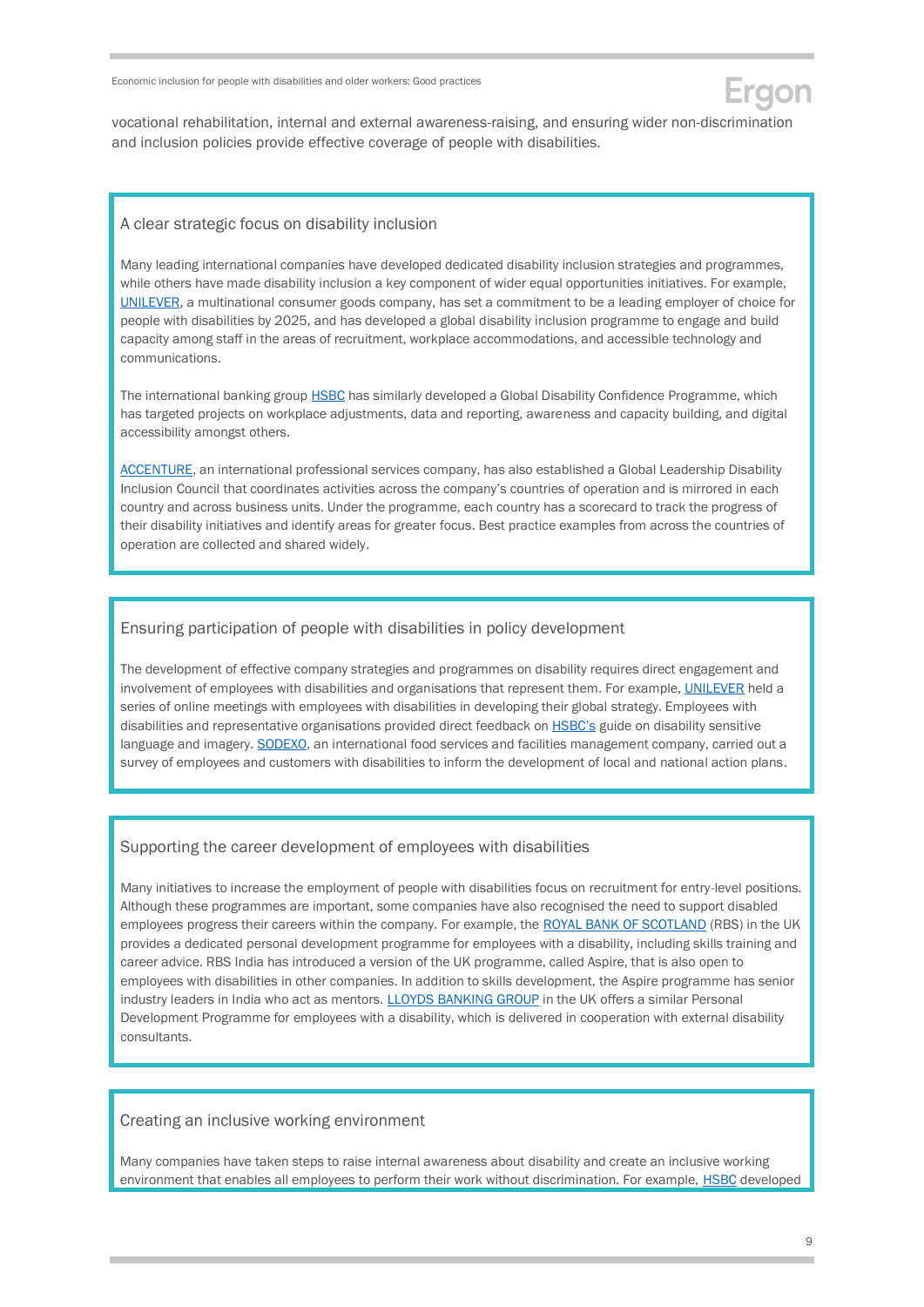a "What We See and Say" programme to highlight the importance of language and imagery in building an inclusive culture. As part of this campaign, HSBC created an inclusive language and imagery guide setting out a global definition for disability, together with inclusive terminology and language "dos and don'ts" that are locally relevant. The development of the guide was informed by feedback from employees with a disability as well as external NGOs.

Th[e ING GROUP,](https://businessdisabilityforum.org.uk/knowledge-hub/resources/towards-a-disability-smart-world-global-disability-inclusion-strategy-report/) an international banking and financial services company, conducts disability awareness training for its staff, while [UNILEVER](https://businessdisabilityforum.org.uk/knowledge-hub/resources/towards-a-disability-smart-world-global-disability-inclusion-strategy-report/) has created an online global support network to provide advice, mentoring and support for employees with a disability.

#### Targeted recruitment initiatives

Many leading companies have taken steps to adapt their recruitment policies and practices to ensure equal opportunities for people with disabilities. For example, as part of a wide range of disability inclusion commitments, companies that sign up to the UK government's "[Disability Confident](https://disabilityconfident.campaign.gov.uk/)" scheme guarantee interviews to all disabled job candidates that meet the minimum job requirements.

One UK-based hotel o[f MARRIOT INTERNATIONAL](https://dwp.shorthandstories.com/DC-Adam-Marriott/index.html) has pioneered a supported internship programme for young people with disabilities, offering participants the opportunity to gain valuable work experience and demonstrate their skills and employability. The company uses the programme to support a "job carving" approach to recruitment, whereby the candidates' strengths are matched to roles and tasks required by the business rather than against predetermined job descriptions. The company also offers an alternative interview processes whereby job candidates can make a short video demonstrating the tasks needed for a specific role, rather than take part in a full length, face-to-face interview.

[MAJID AL FUTTAIM HOLDING,](https://www.ebrd.com/documents/environment/sustainability-report-2019-pdf.pdf?blobnocache=true) developer and operator of City Centre Almaza shopping centre in Egypt, supported by the EBRD, has developed a dedicated on-site training facility to deliver new learning and recruitment opportunities for people with disabilities that are aligned with its tenant retailers' needs. Successful trainees benefit from jobbrokering services, helping to fill the Centre's vacancies. The training facility also provides tenant retailers employing disabled workers with tailored guidance and support on improving their capacity for inclusive employment.

As part of its commitment to creating employment opportunities for people with disabilities, the **FPCO GROUP**, which operates a number of recycling plants across Japan, offers tours of its plants for prospective disabled employees and their families.

#### Improving accessibility of workplaces

Many companies have taken action to improve the accessibility of workplace for people with reduced mobility and sensory impairments. For example, as part of a wider disability inclusion programme, the pharmaceutical multinationa[l GLAXO-SMITH-KLINE](https://businessdisabilityforum.org.uk/knowledge-hub/resources/towards-a-disability-smart-world-global-disability-inclusion-strategy-report/) (GSK) is developing the accessibility of its facilities around the world based on its Inclusive Design Standard, which often exceeds compliance with relevant national regulations and standards. The company conducts independent accessibility audits to inform the programme of accessibility upgrade works and refurbishments and incorporates the Inclusive Design Standards in all new works. The accessibility audits examine accessibility from arrival on site, through security, parking and reception, to accessibility of open areas, lifts, meeting rooms, catering, washrooms and other facilities.

[SHELL](https://businessdisabilityforum.org.uk/knowledge-hub/resources/towards-a-disability-smart-world-global-disability-inclusion-strategy-report/) has introduced a dedicated Workplace Accessibility Service that delivers workplace adjustments and assistance for employees with disabilities to ensure they can perform their work effectively. The service operates through a self-service online portal where employees can order equipment and adjustments they require. There are also dedicated Accessibility Advisors to support colleagues in finding effective accessibility solutions. The service involves close collaboration across ICT, real estate, health and safety, and human resources functions.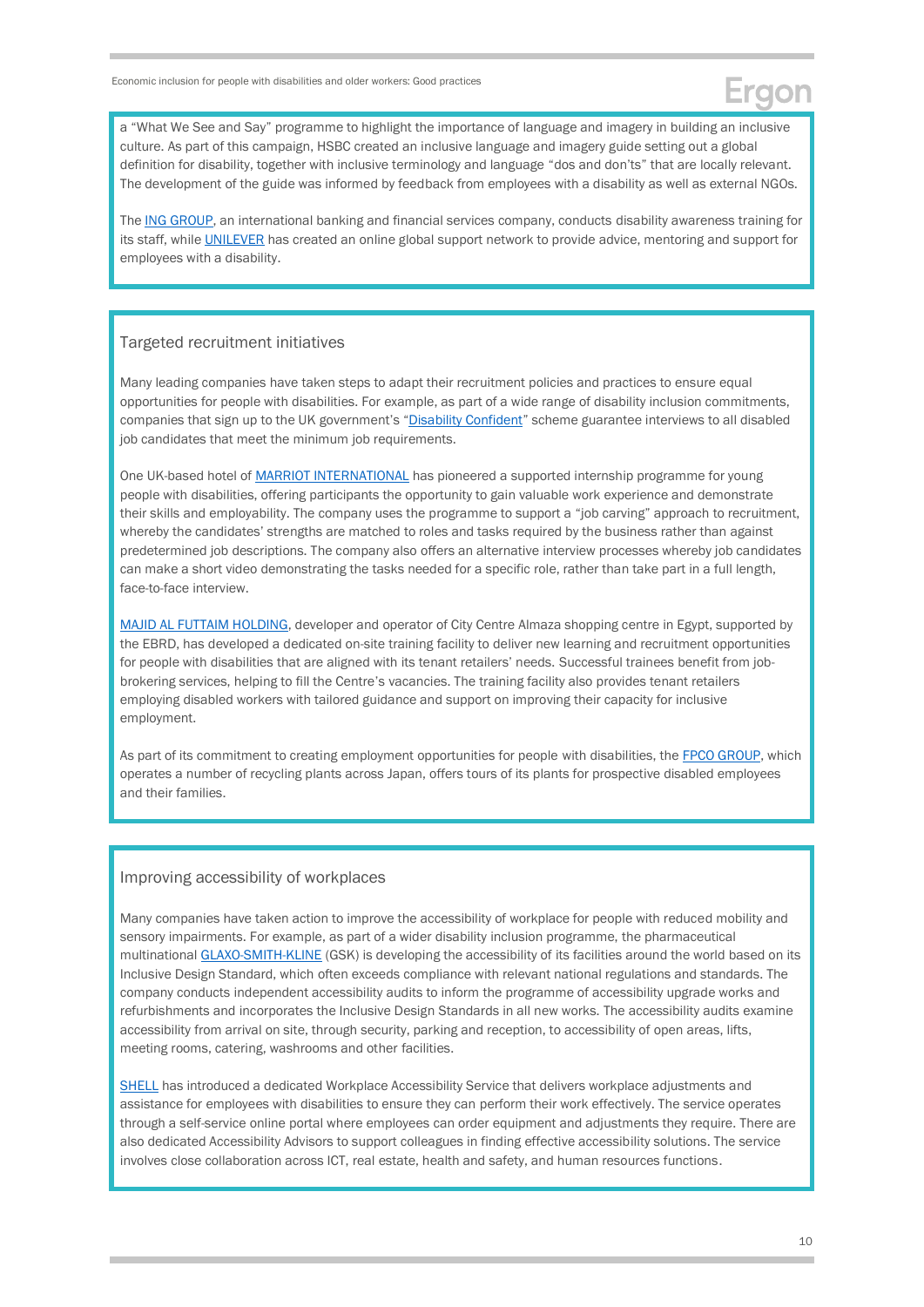[LLOYDS BANKING GROUP](http://www.businessanddisability.org/wp-content/uploads/2020/05/LLOYDS-WORKPLACE-ADJUSTMENTS-CASE-STUDY1.pdf) in the UK has redesigned its entire approach to accessibility at work to make workplace adjustments services a "business as usual" process. This has included rebranding the process from "reasonable accommodations" to "workplace adjustments" (to move beyond the legal compliance approach); the creation of central fund for workplace adjustments and a single point of entry for employee requests and advice (a dedicated helpdesk staffed by qualified experts), a dedicated end-to-end case management system for each request, and emphasizing "trust" of employees with the elimination of requirements to "prove" a disability.

#### Ensuring accessibility of products and services for customers

Creating products that are accessible to all potential customers is a specific concern for many companies, especially those operating in the ICT sector. For example, at **MICROSOFT** accessibility plays an important role in product and services design, as exemplified by the development of its Xbox Adaptive Controller and the accompanying "We All Win" marketing campaign.

[SHELL](https://businessdisabilityforum.org.uk/knowledge-hub/resources/towards-a-disability-smart-world-global-disability-inclusion-strategy-report/) has developed its Fuel Service mobile application, which allows customers to contact a petrol station before making a journey and notify staff on arrival. Staff will then fill up the vehicle and take payment.

[ENTERPRISE](https://businessdisabilityforum.org.uk/knowledge-hub/resources/towards-a-disability-smart-world-global-disability-inclusion-strategy-report/) rent-a-car in the UK offers vehicle adjustments and surrogate driver options at no additional cost for drivers with a disability. They also have a dedicated call centre team to provide customer services in a range of different formats.

#### Specialising in disability inclusive recruitment services

Recognising increasing demand from employers to ensure diversity and inclusion in their workforce, some private recruitment consultants and agencies offer services that expressly aim to help clients recruit from a diverse talent pool. Some of these services include an explicit focus on disability inclusive recruitment. For example, the VERCIDA [GROUP,](https://www.vercida.com/uk) which operates in several European countries, offers dedicated recruitment and job placement services for people with disabilities. The company works to match job candidates with a disability with disability inclusive employers, as well as providing tailored career and job advice for job candidates.

### <span id="page-10-0"></span>2.3 Finance and entrepreneurship

#### 2.3.1 Policy responses

In recognition of the challenges faced by many disabled people in pursuing entrepreneurial activities including, in particular, access to mainstream private credit facilities – policymakers in many countries have pursued a range of interventions and programmes to support disabled entrepreneurs.

#### Flexibility in social protection systems

In many countries, commencement of employment (including self-employment) ends eligibility for certain social security benefits. For many people with disabilities, the fear of losing access to benefits if they start a business or become self-employed – and facing delays in regaining access if a business venture fails – discourages entrepreneurship. In this context, flexibility in the benefit system is vital. For example, [IRELAND's](https://www.gov.ie/en/service/f215a4-back-to-work-enterprise-allowance/) Back to Work Enterprise Allowance scheme encourages recipients of disability benefit payments to become self-employed by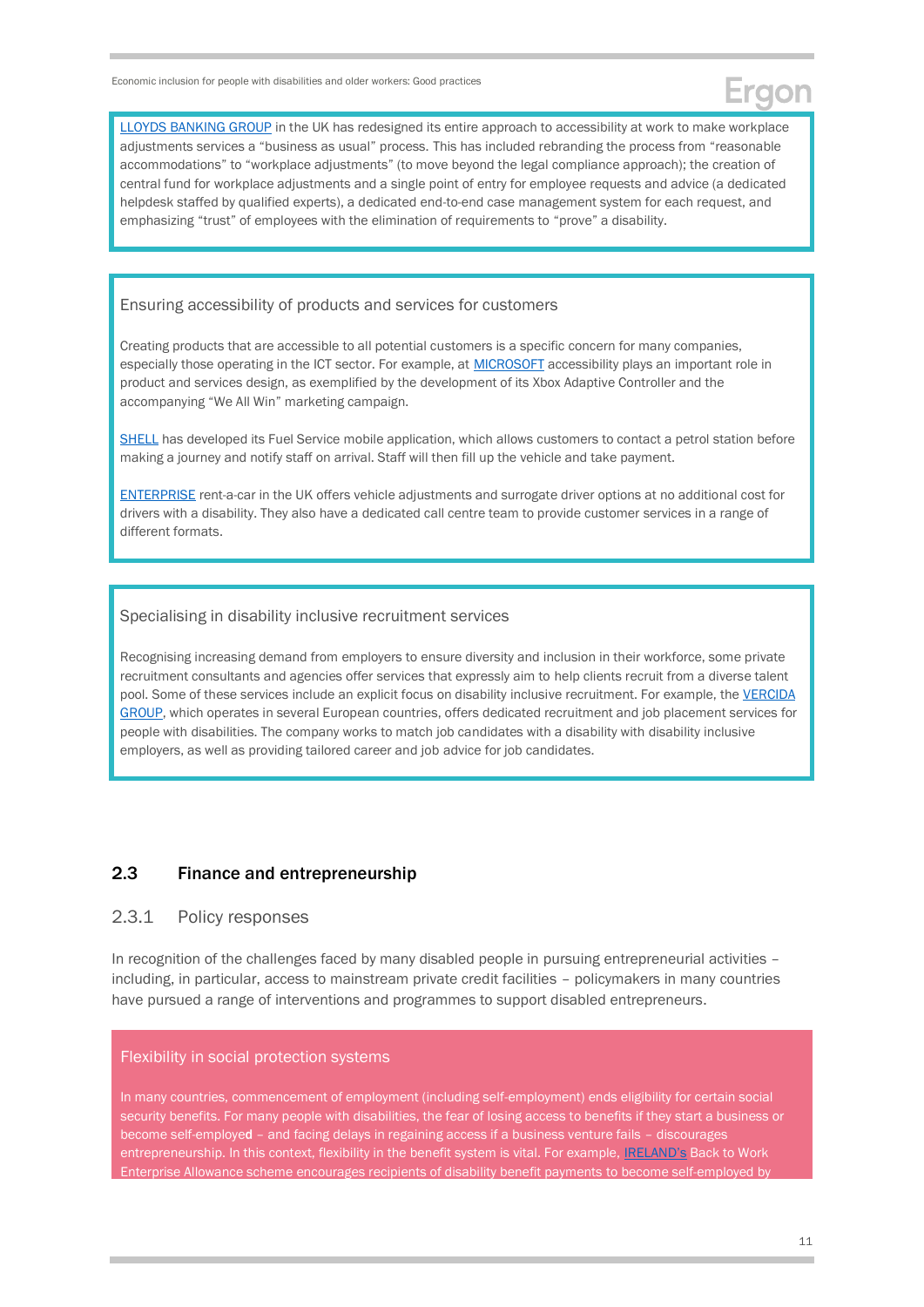providing the option to keep a percentage of the disability benefit for up to two years, supplemented by enterprise support grants (Government of Ireland, [2020\)](https://www.gov.ie/en/service/f215a4-back-to-work-enterprise-allowance/). Similarly, general eligibility for the UNITED KINGDOM's Personal [Independence Payment](https://www.gov.uk/pip) (to cover daily living and mobility costs) an[d Carers Allowance](https://www.gov.uk/carers-allowance) (to cover personal care costs), are not affected by employment status.

#### Extending the scope of employment promotion support to self-employed people

Many countries ensure that self-employed people with disabilities can access the same support programmes that are available to employers of people with disabilities and disabled employees. For example, self-employed people with disabilities in **DENMARK** are entitled to the same subsidies and grants as employed people to cover on-the-job personal assistance needs. Similarly, the [UNITED KINGDOM's](https://www.gov.uk/government/publications/access-to-work-factsheet/access-to-work-factsheet-for-customers) Access to Work programme - which provides grants and subsidies to cover the cost of assistive aids, workplace adjustments and equipment, on-the-job support (including a job coach or sign language services) and travel costs – is available to both employed and self-employed people.

#### Targeted support for disabled entrepreneurs

In CANADA, the Entrepreneurs with Disabilities Programmes (EDP) under the national Community Futures initiative provide both financial and non-financial support for disabled entrepreneurs. For example, EDPs in the provinces of [MANITOBA](https://cfmanitoba.ca/special-programs/entrepreneurs-with-disabilities-program-edp#:~:text=The%20Entrepreneurs%20with%20Disabilities%20Program,disability%20or%20a%20health%20condition.) and BRITISH [COLUMBIA](https://www.communityfutures.ca/edp) offer dedicated start-up loans to people with disabilities who want to launch their own business, as well as providing support for business plan development and access to business training, coaching and other resources. The EDPs also work to raise wider awareness about disabled entrepreneurship by showcasing success stories from the programme.

There are similar initiatives that combine financial and non-financial support in other countries. For example, the [UNITED KINGDOM's](https://www.oecd.org/cfe/leed/Policy-brief-entrepreneurship-people-disabilities.pdf) Ready to Start programme, which operated between 2006-09, supported disabled entrepreneurs with business start-up and skills training (including through mentoring from partner organisations), direct access to business advisory services, and financial support to cover some initial start-up costs (purchase of equipment, marketing, insurance, and so on). Similarly, the "Looking for another sense" programme in the **SLOVAK** [REPUBLIC](https://www.oecd.org/cfe/leed/Policy-brief-entrepreneurship-people-disabilities.pdf) provides business training and online mentoring for deaf people. Participants are eligible for small startup grants that are awarded on a competitive basis. In **UKRAINE**, the public employment service has a specific programme to identify, train, and provide ongoing advice and informational support to people with disabilities that want to start a business. A business support fund for entrepreneurship activities of people with disabilities has also been established. In [POLAND,](https://lang-psz.praca.gov.pl/en/-/10217612-dla-niepelnosprawnych) the State Employment Service extends subsidies to people with disabilities who are self-employed or running their own business to cover interest payments on loans and refunds or exemptions from social security contributions.

In some countries, government-backed small business development initiatives support entrepreneurs to receive loans from private lenders by providing loan guarantees and setting guidelines for partner lenders (for example on maximum interest rates). Some of these general schemes offer preferential access and rates to people with disabilities and other underserved groups (see, for example, the Small Business Administration in th[e USA,](https://www.sba.gov/funding-programs/loans) or schemes such as the Advantage Illinois programme in the US state of **ILLINOIS**).

#### Raising awareness about the feasibility of entrepreneurship

Many people with disabilities lack of awareness of entrepreneurship opportunities and experience low selfconfidence and discouragement from business advisers. Promoting the feasibility of entrepreneurship for people with disabilities is therefore important for increasing awareness of entrepreneurship as a potential labour market activity, both for people with disabilities themselves and service providers who might support them.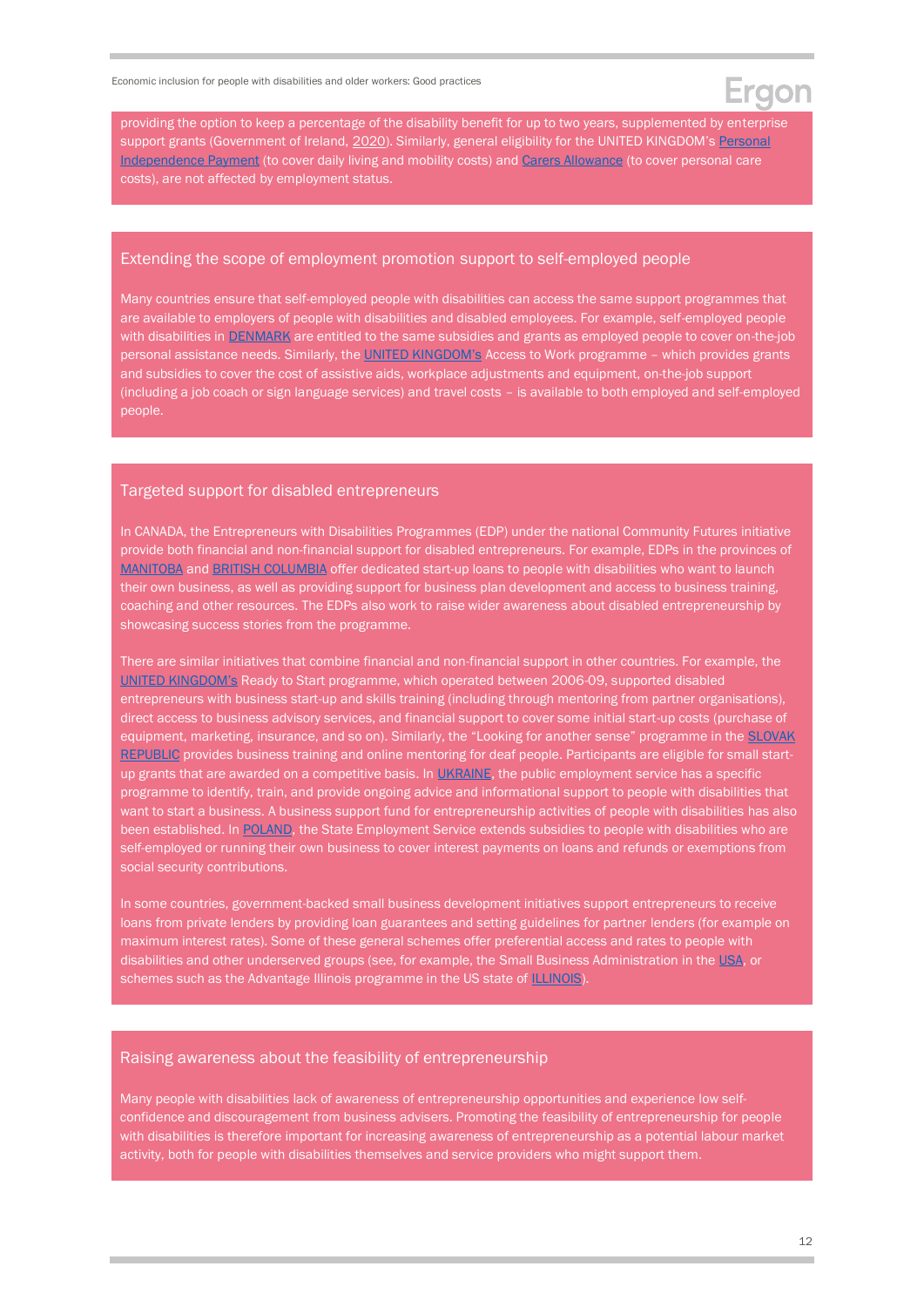### aon

[CANADA's](https://www.communityfutures.ca/edp) Entrepreneurs with Disabilities Programs (EDPs), described above, include success stories for the programme on the website and in other promotional materials. In the **EUROPEAN UNION**, the European Enterprise Promotion Awards, operated by the European Commission, includes a category for "responsible and inclusive entrepreneurship" that recognises, amongst other achievements, entrepreneurial activities that support and/or involve people with disabilities. There have been several disability-related winners in the category, helping to showcase and encourage entrepreneurial activity. In the [UNITED KINGDOM,](https://stelios.org/stelios-award-uk/blog.html) the Stelios Awards for Disabled Entrepreneurs are administered by the non-for-profit Stelios Philanthropic Foundation but provide a further example of the significant awareness-raising potential of such initiatives. In addition to providing award winners with a business start-up grant, the Stelios Awards receive considerable media attention in the UK, helping to reinforce positive messaging around disabled entrepreneurship.

### 2.3.2 Private sector responses

In addition to government financing schemes to support disabled entrepreneurs, there is a growing number of private lenders that offer dedicated business financing products to applicants that may struggle to access mainstream private credit. In some cases, lenders may also offer business and skills training to support entrepreneurs.

#### Government guarantees for private lenders

In many countries, there are government schemes to encourage private lenders to provide business loans to underserved groups, including people with disabilities. Private lenders that participate in such schemes benefit from having loans guaranteed by the government, significantly reducing the risk of lending to people with disabilities. See 2.3.1 for examples from the USA [\(national](https://www.sba.gov/funding-programs/loans) and [state-level\)](https://www2.illinois.gov/dceo/SmallBizAssistance/AdvantageIllinois/Pages/default.aspx).

#### A dedicated focus on financing and services for people with disabilities

[KALEIDOSCOPE INVESTMENTS](https://www.kaleidoscopeinvestments.com/) is a private equity fund that invests exclusively in businesses owned by people with disabilities. The fund provides a range of support services to its investee start-ups, including support on web development, branding, sales and marketing specialists, operations, lawyers, and accountants.

### Improving accessibility of buildings and services

Many leading international banks and financial service providers have developed their own accessibility policies and practices, with a focus on both physical facilities (branches and ATMs) as well as online and mobile applications.

For example, the [BNP PARIB](https://group.bnpparibas/en/news/disability-accessibility-commitment-bnp-paribas)AS GROUP has put accessibility of branches at the heart of its renovation programme in France, and has set a target of having all facilities used by the public fully accessible by 2021. The company has also taken steps to ensure accessibility of online services globally, including customisable accessibility options on its website. [LLOYDS BANKING GROUP](https://www.lloydsbankinggroup.com/who-we-are/responsible-business/inclusion-and-diversity/disability.html) in the UK has implemented open-plan designs for its branches to improve physical accessibility, offers a sign language video call service, "talking" ATMs, online courses for customers to enhance digital skills, and tailored disability training to all staff. Lloyds also works with disability organisations to review and improve accessibility of websites and mobile applications on a regular basis. [BARCLAYS BANK](https://bighack.org/how-banks-are-supporting-disabled-customers-during-coronavirus/) has similarly developed a range of innovative services for people with disabilities, including websites and mobile banking applications with accessible live chat functions; an accessible version of its "card reader" used in online transactions (tactile key pad, larger screen, audio prompts), and sign language video interpretation, amongst other initiatives.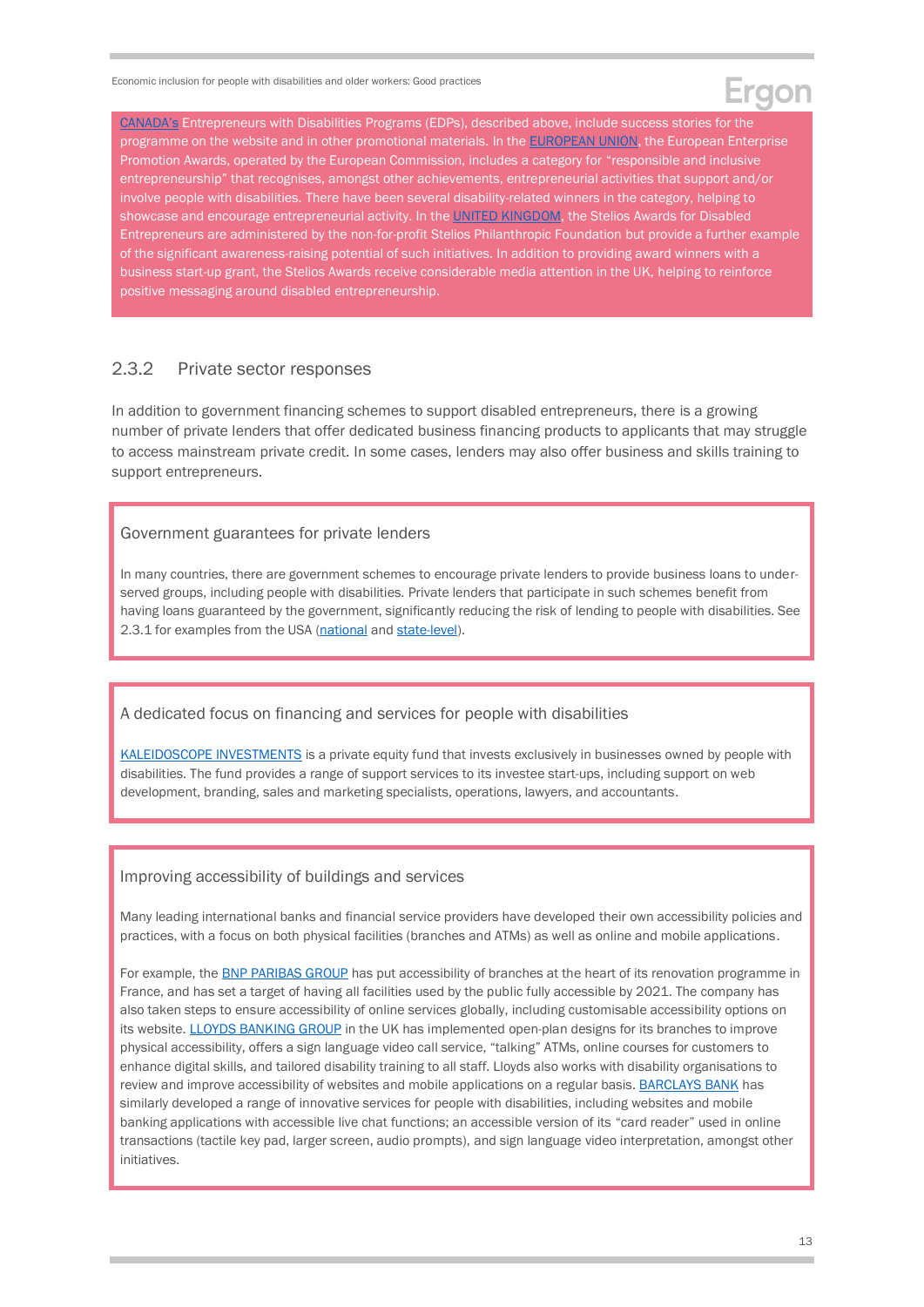Financial industry associations – guidelines and standards on accessibility

The NEW ZEALAND B[ANKER'S ASSOCIATION](https://g3ict.org/publication/inclusive-financial-services-for-seniors-and-persons-with-disabilities-global-trends-in-accessibility-requirements) has released voluntary guidelines to support the country's banks in meeting the needs of older and disabled customers. The guidelines cover, among other things, training and sensitisation of customer service staff, redesign of physical access to banks, and specific recommendations on accessible design features of ATMs and websites. Other financial sector associations, such as the [AUSTRALIAN](https://www.ausbanking.org.au/accessible-authentication/)  [BANKING ASSOCIATION,](https://www.ausbanking.org.au/accessible-authentication/) have developed similar guidelines and standards for their members in consultation with disability organisations.

### <span id="page-13-0"></span>2.4 Services

Access to adequate transportation services, to information and communications technology (ICT), and to key municipal infrastructure (energy, water, sanitation, as well as public buildings and spaces) are often prerequisites for participation in education, employment, and business activities, as well as political, social, and cultural life. The barriers faced by people with disabilities in accessing these services are, therefore, fundamental constraints on economic inclusion

### 2.4.1 Policy responses

Inaccessible services are typically sustained by inadequate policies and regulation, poor (or late) incentives for improvement, and exclusion of people with disabilities from decision-making bodies and fora. Systemic change requires both leadership and foresight since designing accessibility into infrastructure and services from the beginning is often much more effective (and cheaper) than retrofitting modifications later. Policy responses have typically focused on setting minimum accessibility standards in legislation on regulations, investments in accessible infrastructure, or incorporating accessibility criteria or incentives into public procurement rules.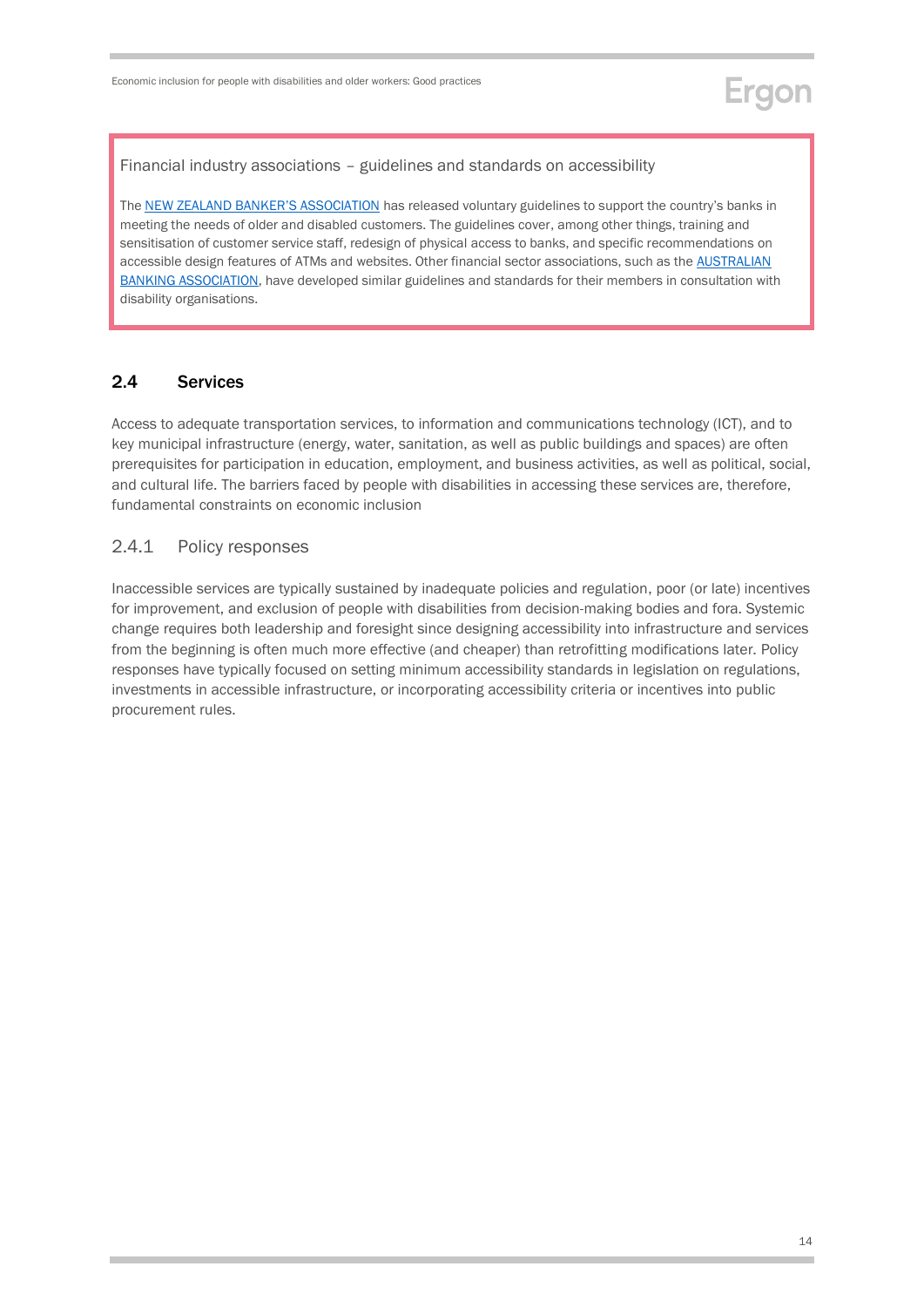## Eraon

#### Overarching accessibility laws and policies

Many countries have introduced overarching framework laws or strategic policy initiatives to promote accessibility across a wide range of domains, including the built environment, infrastructure and service provision.

In [CANADA,](https://parl.ca/DocumentViewer/en/42-1/bill/C-81/royal-assent) the new Accessible Canada Act aims to create communities, workplaces, and services that are accessible. The Act envisages the proactive identification, removal, and prevention of barriers to accessibility wherever Canadians interact with areas under federal jurisdiction. The Act provides for the development of accessibility standards, and gives the Government of Canada the authority to create new accessibility regulations across all sectors that fall within federal jurisdiction, including banking, telecommunications, transport, and government.

Many countries include accessibility components in broader national disability strategies and action plans. For example, [AUSTRALIA's](https://www.un.org/development/desa/disabilities/wp-content/uploads/sites/15/2019/10/Australia_National-Disability-Strategy-2010-%E2%80%93-2020.pdf) National Disability Strategy 2010-20 sets specific objectives related to improved accessibility of the built environment (including a review of national planning and regulatory systems), accessible transport (including revision of national transport standards and "Whole of Journey" guides for transport planners), and improved accessibility of government e-services (including redesign of government websites and mobile applications and monitoring of accessibility and use).

As early as 2009, [NORWAY](https://www.un.org/development/desa/disabilities/wp-content/uploads/sites/15/2019/10/Norway_Norway-Universally-Designed-by-2025.pdf) introduced a national action plan to promote universal design (*Norway universally designed by 2025*). The Action Plan included new regulations to govern the upgrading of existing public-use buildings, the incorporate of Universal Design into all regional and municipal development plans, upgrading rail and bus infrastructure and procurement of new accessible trains, and all new and existing ICT for public use to be universally designed.

#### Guidance on accessible planning

In [GERMANY,](https://www.unece.org/fileadmin/DAM/pau/age/Policy_briefs/ECE_WG-1_35.pdf) as part of Berlin's ambition to become a world-class example of a "barrier-free city", local authorities have produced a series of planning guidebooks providing experts and planners with a set of requirements and planning principles for publicly-accessible buildings and spaces. The manuals complement existing regulations and technical requirements and were developed in consultation with people with disabilities and representative organisations to ensure guidelines respond to their varied needs. The use of these manuals is now mandatory in the design and construction of all public buildings in Berlin. Their dissemination has been accompanied by an exhibition aimed at raising public awareness of the importance of a barrier-free city, featuring a tactile scale model of the city (Urban Sustainability Exchange[, n.d.\)](https://use.metropolis.org/case-studies/making-berlin-accessible-to-all#casestudydetail).

#### Financial support for accessibility projects

[CANADA's](https://www.canada.ca/en/employment-social-development/programs/enabling-accessibility-fund.html) Enabling Accessibility Fund is a federal grants and contributions programme that supports the costs of construction and renovation projects that improve physical accessibility and safety for persons with disabilities in Canadian communities and workplaces. Businesses and NGOs, as well as municipalities and territorial governments, are eligible to apply for grants.

contributions programme that supports the capital costs of construction and renovation projects that improve

#### Promoting accessibility in products and services, including for the private sector provides funding to eligible capital projects that increase PWD access to community spaces and workplaces across

In the [EUROPEAN UNION,](https://eur-lex.europa.eu/eli/dir/2019/882/oj?locale=en) EU Directive 2019/882, known as the Accessibility Act, requires EU member states to employ<u>. External traditional politician (UNECE).</u><br>Notation in additional location and a characteristics. Digital accessibility: The Act on Digital Accessibility requires state or local-government owned banks or develop national legislation to standardise and ensure accessibility across a wide range of products and services. The Directive expressly draws on the EU's obligations as a party to the UN CPRD. The Directive covers products and services provided by both public and private sector actors in the areas of e-commerce, computers and operating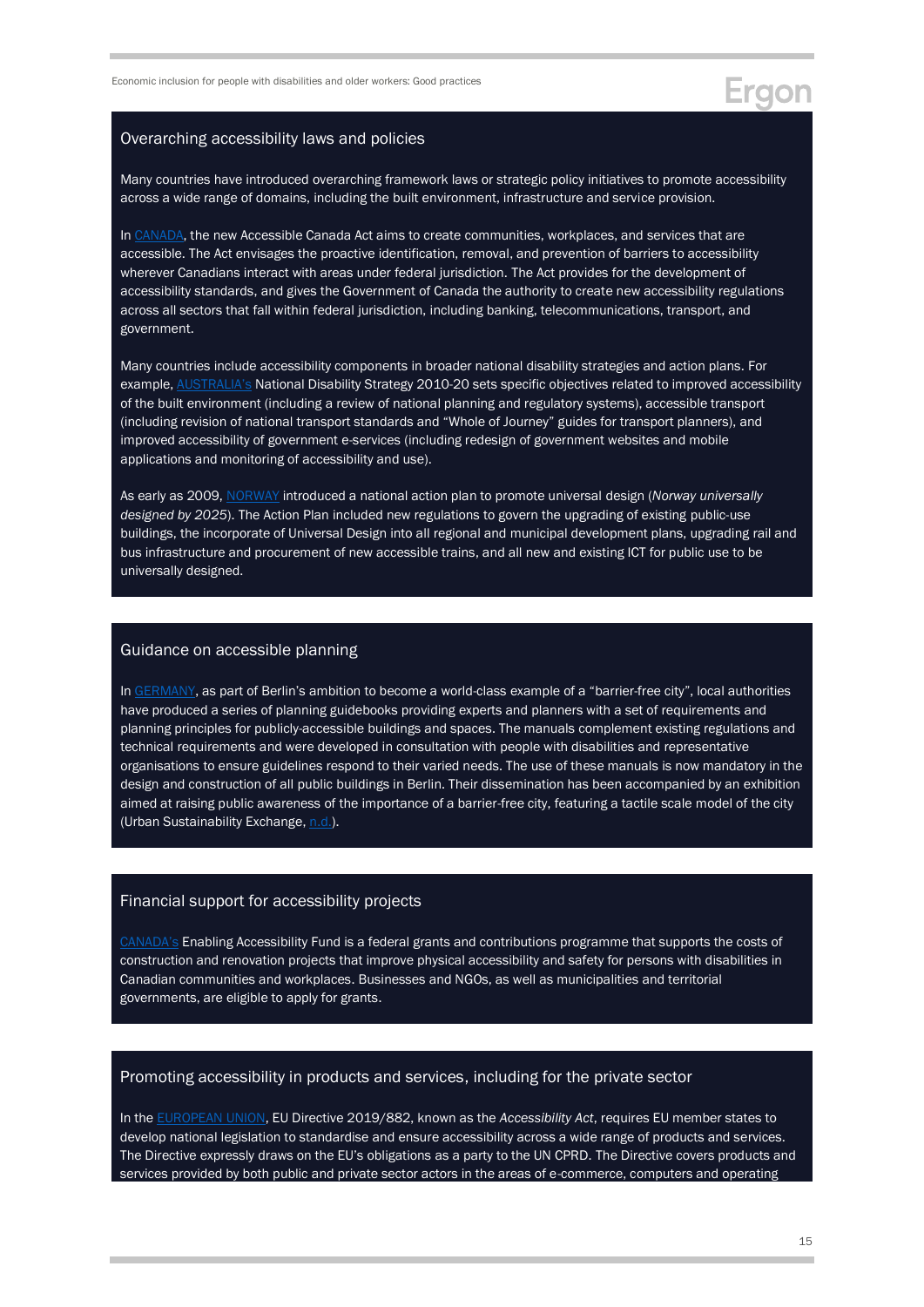systems, smartphones, banking services (including ATMs), emergency numbers, access to audio-visual media, and transport services and products, amongst others. The Directive allows for an "undue burden exemption" for microenterprises with fewer than 10 employees. EU member states are required to develop national laws and regulations to implement the Directive's objectives by 2022.

#### Incorporating universal design criteria into public procurement

Several countries have incorporated inclusive design criteria into public procurement rules. Such measures both ensure the accessibility of products and services procured for public use and help encourage inclusive design principles in the private sector by creating demand for inclusively designed products.

Examples of public procurement rules that promote inclusive design include th[e EU](https://www.unescap.org/sites/default/files/PP%202019-01_Disability%20Inclusive%20Procurement_rev.pdf) Public Procurement Directive (and the national procurement rules introduced by EU member states to implement the Directive), Section 508 of the [UNITED STATES](https://www.law.cornell.edu/uscode/text/29/794d) *Rehabilitation Act*, and the [AUSTRALIAN](https://www.unescap.org/sites/default/files/PP%202019-01_Disability%20Inclusive%20Procurement_rev.pdf) Public Procurement Rules. Japan is also developing disability-inclusive procurement rules focused on ICT products. These procurement rules variously require that, for any tenders to be considered in bidding, suppliers must incorporate accessibility for people with disabilities and design for all users in products and services. Sector-specific technical standards (such as the EU's EN 301 549) may set the precise criteria for particular products and services (for a review, see UN ESCAP, [2019\)](https://www.unescap.org/sites/default/files/PP%202019-01_Disability%20Inclusive%20Procurement_rev.pdf).

#### Low cost options for improving transport accessibility

Not all transport accessibility improvements require costly infrastructure upgrades. For example, local authorities in Pune[, INDIA,](http://documents1.worldbank.org/curated/en/575221468278939280/pdf/Accessibility0Report0Final.pdf) improved the accessibility of local bus stops by adding seating for people with reduced mobility, new designs for information boards and signs (large-text information, icons and pictograms of the bus and routes), removing structures or protrusions along the pavement to allow unhindered access to the stops, high contrast paint to improve visibility at night, and tactile pavement segments to guide visually impaired passengers from the bus stand to the bus entrance.

#### Legislation to promote accessibility of ICT services

Many other countries around the world have introduced specific accessibility requirements into regulations governing ICT content and services for public bodies, as well as for public procurement related to ICT. For example, the [UNITED STATES](https://www.law.cornell.edu/uscode/text/29/794d) *Rehabilitation Act of 1973* requires government agencies to develop, procure, and maintain ICT that is accessible to people with disabilities. The [NETHERLAND'S](https://wetten.overheid.nl/BWBR0032203/2016-07-01) 2012 *Procurement Act* requires government procurement of web-related resources to follow the accessibility criteria of Harmonized European Standards [EN 301](https://www.etsi.org/deliver/etsi_en/301500_301599/301549/02.01.02_60/en_301549v020102p.pdf)  [549](https://www.etsi.org/deliver/etsi_en/301500_301599/301549/02.01.02_60/en_301549v020102p.pdf) and to align with the criteria of the [WCAG2ICT](https://www.w3.org/TR/wcag2ict/) standards for non-web-based ICT accessibility. In [POLAND,](https://sip.lex.pl/akty-prawne/dzu-dziennik-ustaw/dostepnosc-cyfrowa-stron-internetowych-i-aplikacji-mobilnych-podmiotow-18850316) the *Act on Digital Accessibility of Websites and Mobile Applications of Public Entities* specifies requirements for digital accessibility for public bodies and private contractors to the public sector in line with EN 301 549, as well as monitoring obligations.

Legislation in **EU MEMBER STATES** must align with EU Directive 2016/2102, known as the Web Accessibility Directive, which sets standards on accessibility for the websites and mobile applications of public sector bodies.

#### 2.4.2 Private sector responses

For the private sector, there is a strong business case for removing barriers and promoting usability of products and services. For example, adopting universal design principles in the development of devices and services is not just a question of complying with any relevant legislation, but it also ensures the widest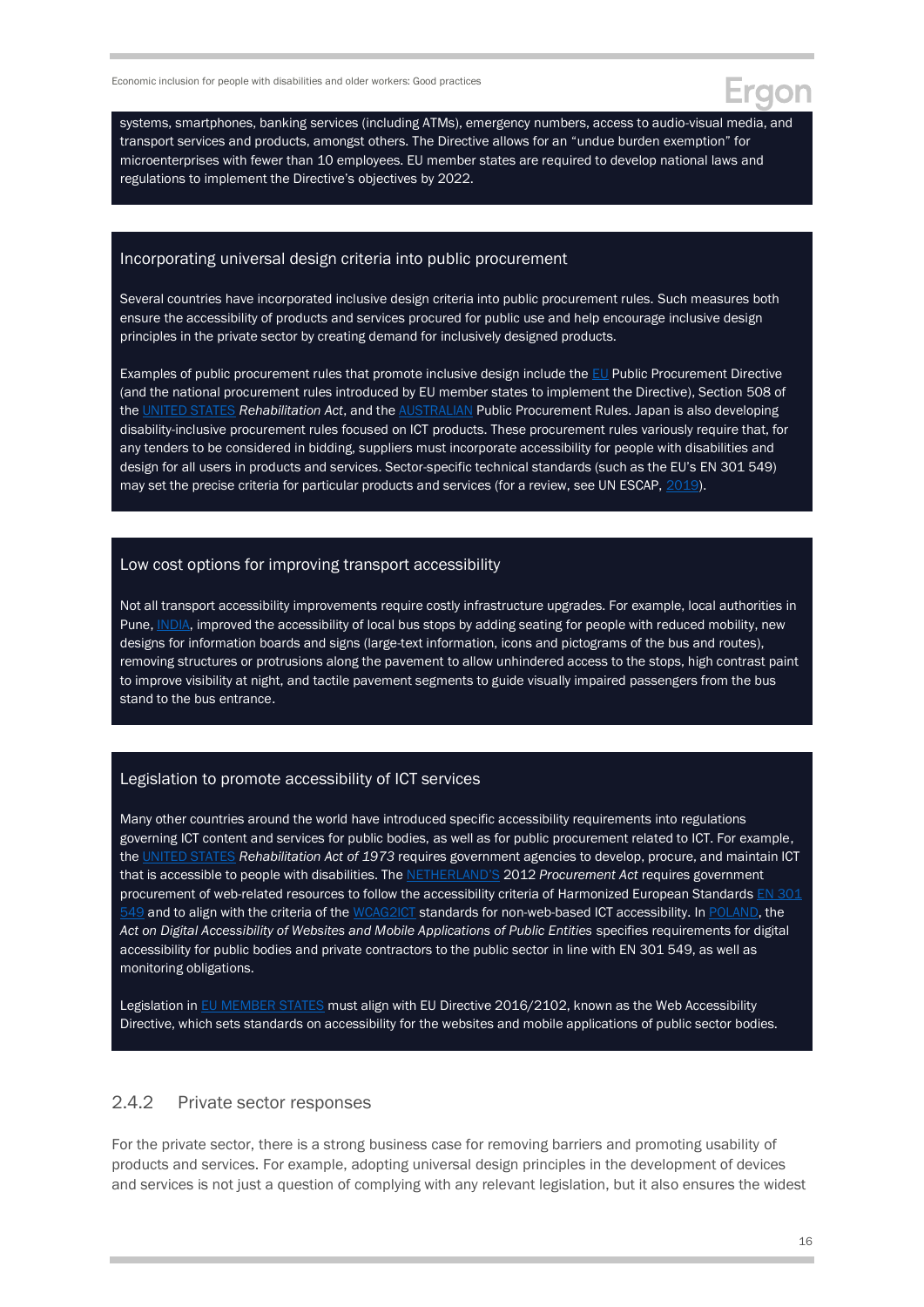

possible pool of customers. Accessibility can offer market benefits, particularly with an ageing population, while accessible web sites and services can be easier for all customers to use.

Many private sector enterprises have recognised the potential business benefits of inclusive design and they have actively sought to promote such principles in their own operations and the wider marketplace.

#### Incorporating universal / inclusive design into product development

Many leading companies have recognised that inclusive design of commercial products and services makes good business sense. After all, the more accessible the product or service, the larger the potential pool of customers. Moreover, public procurement rules increasingly require tenderers for government contracts to ensure products and services meet universal design criteria (see 2.4.1). Inclusive design considerations can have a particularly important impact in the context of products to enhance access to key services, such as transport and ICT.

For example, Turkey-based automotive manufacturer and EBRD client [FORD OTOSAN](https://www.fordotosan.com.tr/en/sustainability/sustainability-reports) has sought to position inclusion and diversity at the core of R&D and product development processes. The needs of various social groups, including people with disabilities and older people, are taken into consideration in vehicle design. For example, Ford Otosan designed accessibility features for public transport vehicles, including lifts, special spaces for wheelchairs, seat arrangement, and various knee distances to suit the needs of different user profiles.

More generally, the US-based software developer [ADOBE](https://adobe.design/inclusive/) has similarly made inclusive design a key component of its product development and design. In addition to building accessibility features into the company's software products, Adobe provides inclusive design training to staff and designers and ensures user testing / focus groups represent the full diversity of the company's customer base.

#### Innovative products aimed at people with disabilities

In addition to products and services developed in line with universal design principles, many companies have also focused on developing specific products aimed at people with disabilities, including products to enhance access to services.

For example, although many public transport providers already provide accessible mobile applications that can help passengers – including passengers with disabilities – to plan and manage journeys, there is scope for private developers to fill specific needs. In Australia, the mobile app [ORIENTRIP](https://www.acri.net.au/wp-content/uploads/2019/11/Rail-travel-and-disability-An-international-perspective-on-accessibility_Final.pdf) helps transport users with autism choose less crowded services, or journeys with fewer interchanges, and provides tips for managing anxiety and sensory overload. In the UK, the app [Rail4All](https://rssb.wavecast.io/rail4all) aims to improve communication between rail passengers with disabilities and staff to enable better management of passenger needs and requests for assistance.

The Turkish manufacture[r VESTEL](http://www.vestelinvestorrelations.com/en/_assets/pdf/AnnualReport_2019.pdf) has developed a "smart" cane designed to make technological devices more accessible for people with visual impairments. The "Smart Stick" allows the user to send voice commands to their mobile phone (including answering messages and accessing GPS navigation), and offers integration with different applications, including public transportation apps.

#### Raising awareness and training staff to ensure services are accessible

[BRITISH GAS](https://www.britishgas.co.uk/the-source/making-a-difference/a-helping-hand/Dementia-Action-Week) employs dementia champions who are trained to provide extra assistance to customers with dementia on calls. A priority service with special additional support is also available. British Gas also holds monthly drop-in sessions to support people with dementia in using their services.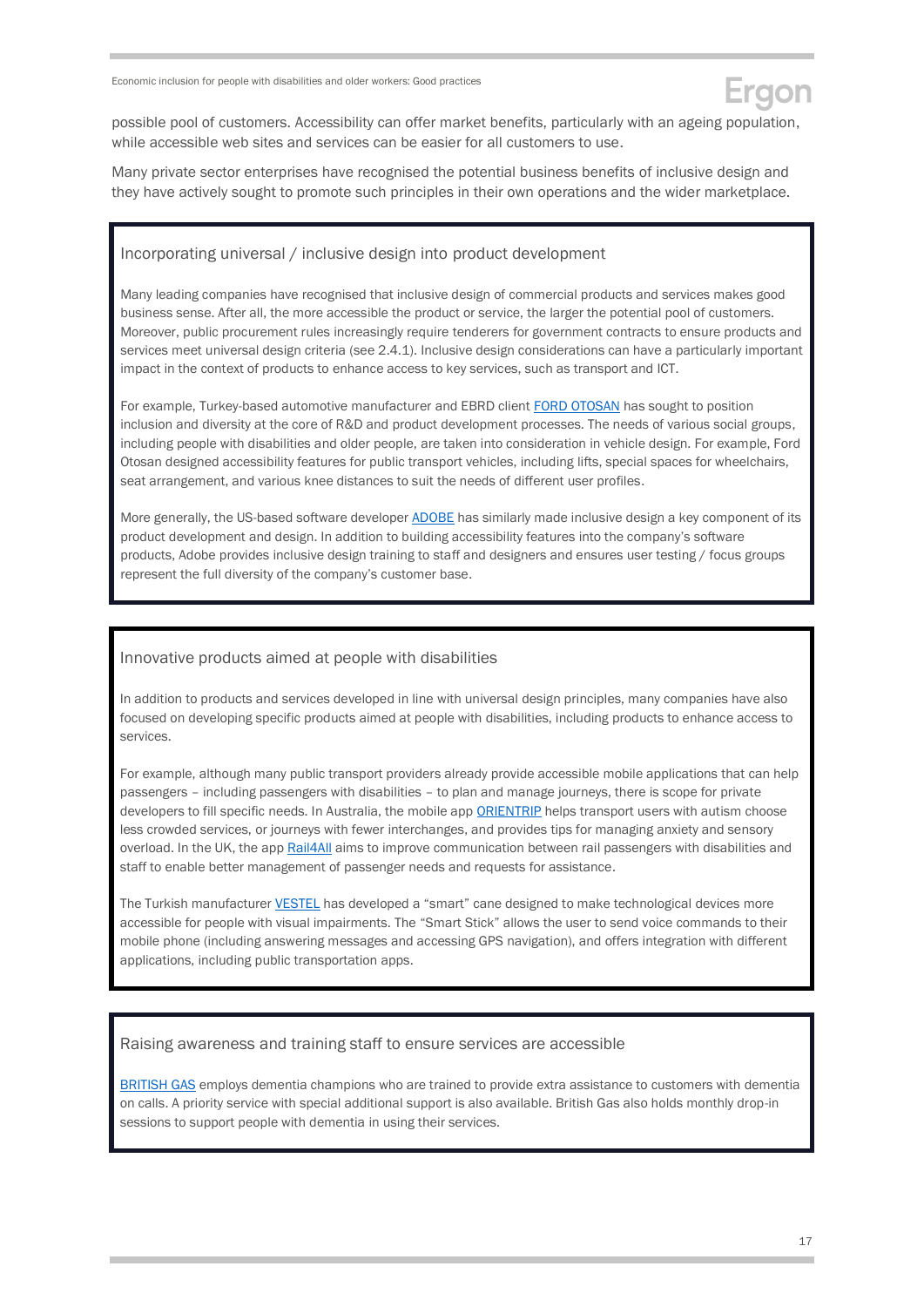

Many other service providers, especially in the transport sector, similarly invest in staff training on provide highquality services to customers with disabilities (see 2.2.1 and 2.2.2).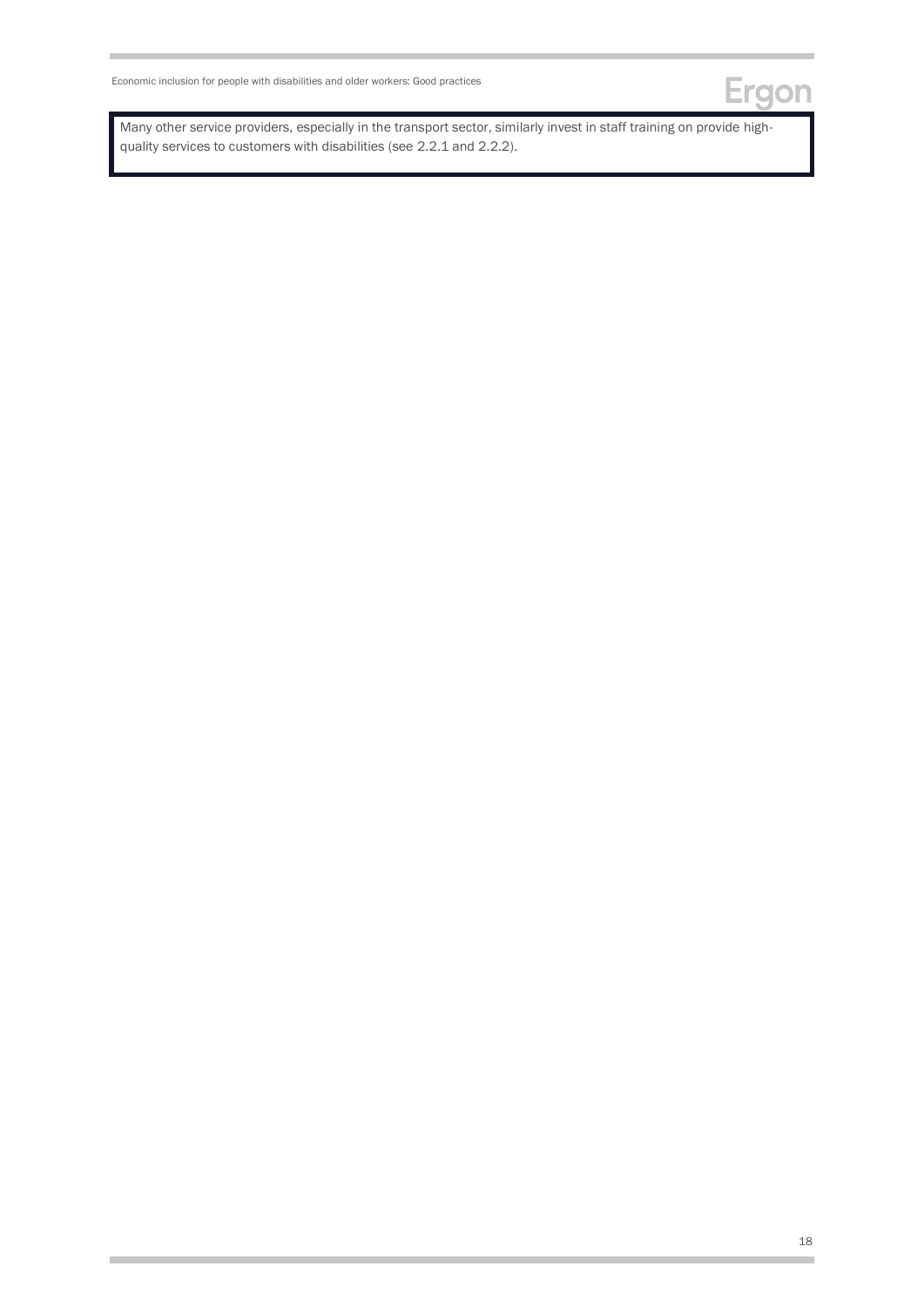## Ergon

## <span id="page-18-0"></span>3. Older workers

### <span id="page-18-1"></span>3.1 Legal and policy framework

The past few decades have seen a rise in the share of older people both in the global working-age population and in the labour force (ILO, [2018\)](https://www.ilo.org/wcmsp5/groups/public/---dgreports/---stat/documents/publication/wcms_629567.pdf). As the proportion of older people in the global population grows, there is greater acknowledgment of the importance of ageing and recognition of the rights of older people, including older workers. However, in many cases older workers still tend to be overlooked by development policy and discourse, and their needs and rights are often not sufficiently addressed (UNDP, [2017\)](https://www.undp.org/content/undp/en/home/librarypage/poverty-reduction/ageing--older-persons-and-the-2030-agenda-for-sustainable-develo.html). With the proportion of older people over 50 expected to double in the coming decades, it is crucial that national policymakers, international donors and the private sector work together to identify and address the barriers to economic inclusion for older workers.

#### Establishing age as expressly prohibited grounds for discrimination

Many countries have incorporated prohibitions against discrimination based on age into national legislation, including employment laws. Legislative provisions that expressly prohibit discrimination on the grounds of age provide broad protection and support for older workers' participation in the labour market and provide the legislative basis for ensuring equal access to finance and services. As a minimum, most countries include general non-discrimination provisions with respect to employment that are inclusive of age discrimination, while many countries across regions include age among the prohibited grounds of employment discrimination.

For example, in line with EU Council Directive 2000/78/EC, all [EU MEMBER STATES](https://eur-lex.europa.eu/legal-content/EN/TXT/?uri=celex%3A32000L0078) have incorporated express prohibitions against age-related employment discrimination in their national laws (for a compilation of national age discrimination laws, see Lewis Slikin LLP, [nd\)](http://www.agediscrimination.info/international).

#### Policy dialogue with UN agencies

To develop a national policy on ageing and the economic and social inclusion of older people, several countries have sought technical cooperation with relevant UN agencies.

For example, [BELARUS](http://www.unece.org/fileadmin/DAM/pau/age/Capacity_building/Road_Maps/Belarus/ECE_WG_32.pdf) requested support from the United Nations Economic Commission for Europe (UNECE) to develop a Road Map for Mainstreaming Ageing as part of its broader National Strategy "Dignified Longevity – 2030". The Roadmap provides a number of recommendations to the government that are relevant to older workers in particular, including: to pilot innovative approaches and measures to adapt workspaces to the needs of older workers; to promote mixed-age teams; to encourage and facilitate the engagement of older workers in vocational/professional education and training; to ensure that public employment services include a particular focus on older persons; to strengthen the monitoring and enforcement of non-discrimination laws in relation to hiring, retention, promotion, and training; and to and simplify the complaint-review system for complaints on age discrimination in an employment context.

#### Pension systems conducive to economic participation of older workers

To encourage older workers to remain economically active, many countries have reformed national pensions systems to remove disincentives for continued economic activity and provide flexibility concerning retirement and pension eligibility. For example, several countries - includin[g JAPAN,](https://www.who.int/ageing/events/world-report-2015-launch/en/) [NORWAY,](https://ec.europa.eu/social/BlobServlet?docId=13766&langId=en) and [HUNGARY](https://www.unfpa.org/sites/default/files/pub-pdf/Ageing%20report.pdf) - have introduced partial or gradual retirement schemes to help older workers remain in the labour force for longer. To ensure that older people eligible for a pension are not penalised for remaining in work, countries ensure that the system does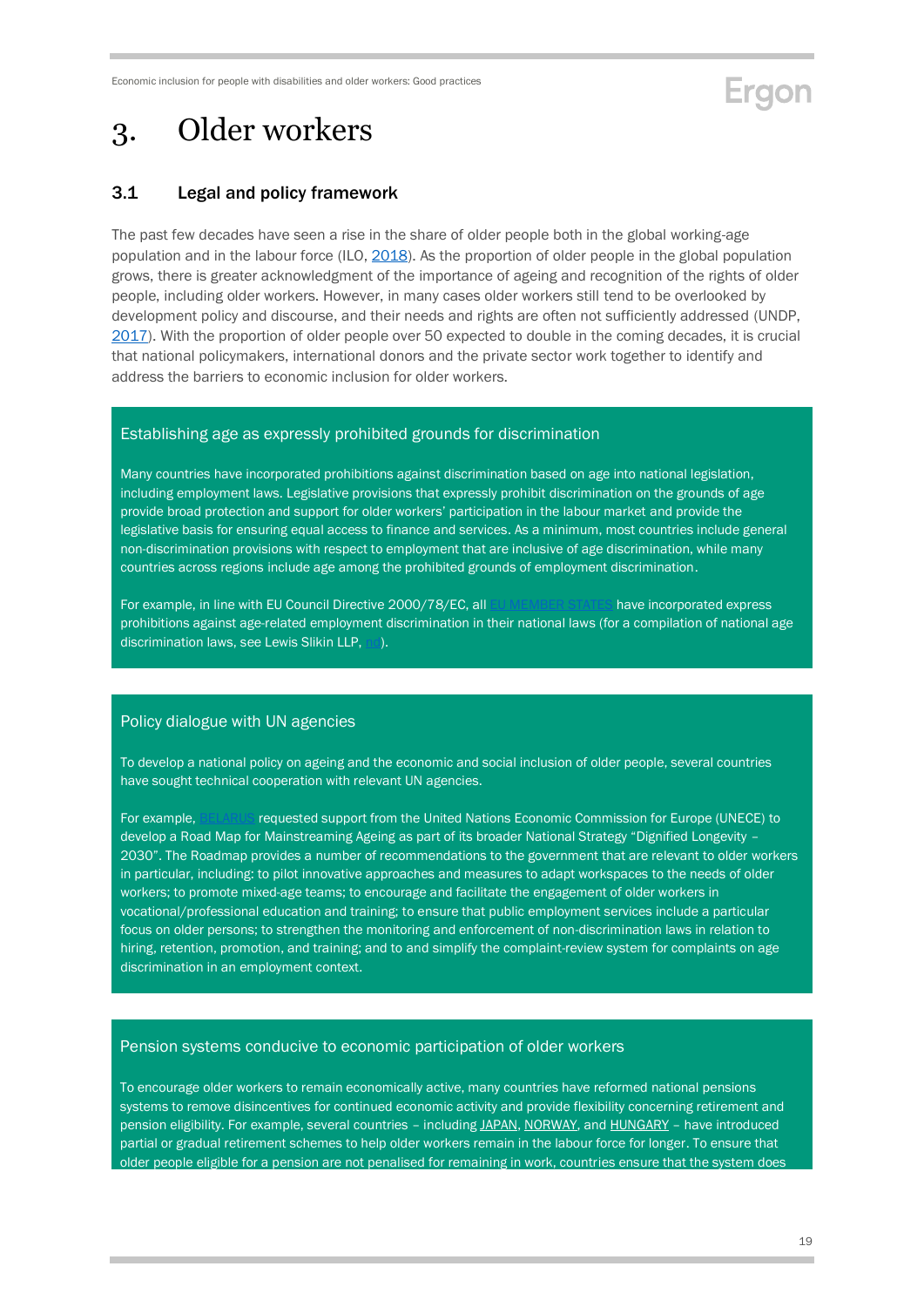not restrict earnings while drawing a pension. In [SWEDEN,](https://www.who.int/ageing/events/world-report-2015-launch/en/) for example, individuals can stop receiving all or part of their pension and continue to work at any age, without constraints on their earned income.

In  $|CELANI$ , workers who choose to work on beyond the statutory retirement age of 67 are eligible to receive a larger pension, with their pension entitlement rising by 0.5 per cent per month for a maximum of five years. Large numbers of eligible workers have taken advantage of the opportunity. A similar scheme is in place in H

#### <span id="page-19-0"></span>3.2 Employment and skills

### 3.2.1 Policy responses

Extending working lives and increasing employment rates among older workers is seen as an economic investment in many developed countries and has been particularly high on policy agendas following the financial crisis of 2008. Across country contexts, creating good jobs and supporting the ageing workforce is an integral part of ensuring the future recovery and success of national economies (UNFPA and HelpAge International, [2012;](https://www.unfpa.org/sites/default/files/pub-pdf/Ageing%20report.pdf) Mandl et al[, 2018;](https://www.jubilaciondefuturo.es/recursos/doc/pensiones/20180910/fondo-documental/older-worker.pdf) Oppenheim[, 2020\)](https://www.ageing-better.org.uk/blogs/now-time-start-hiring-older-workers).

#### Mainstreaming employment of older workers into national employment strategies and policy

In many countries, extending working lives and increasing employment rates among older workers are seen as an economic investment and are high on the policy agendas. In this context, many governments have looked to mainstream the employment of older workers into national employment strategies and policymaking.

In the [EUROPEAN UNION](https://ec.europa.eu/eu2020/pdf/COMPLET%20EN%20BARROSO%20%20%20007%20-%20Europe%202020%20-%20EN%20version.pdf), the EU's Europe 2020 Strategy, which established key economic development objectives for the 2010-20 period, included a strong focus on job creation, with special attention to increasing the employment of women and older workers. In line with the bloc-wide strategy, several EU member states have incorporated specific objectives to increase the employment of older workers in national employment promotion programmes.

In [KAZAKHSTAN,](https://www.gov.kz/memleket/entities/enbek/documents/details/7818?lang=ru) older workers are identified as among the priority beneficiaries of the national employment strategy, which entitles them to vocational guidance and advice, referrals to free vocational (re)training courses (and financial support for associated travel and other costs), job search and placement services, and partial wage subsidies on entering employment.

#### Removing age discrimination from job advertisements

In the [NETHERLANDS,](https://www.oecd-ilibrary.org/employment/working-better-with-age_c4d4f66a-en?__cf_chl_jschl_tk__=9f77905a1e5b7f5d6a88aa56f20d4332389ae2f7-1605180672-0-AVh3ZJ65poaMZfiodm0R2VOrdChWobku2pikBqyda5jaFu5-cTrpCuyUwaEKWsQSQ-6HruxSed6psfal1ffzpEX1jujcUaT2v6BvMLL_mKx99NFItB5QCM0gk3-6Gw_u0nny-tj8iDvgwZ69bVH3mVVmE-2okK29nrOfBSmZxWYw8HbSIVl0fQFYlWnVkwhbdZXRRKV2EqGlj8BsX3iJGu95OELT7P5CcWHmoblnToh6AxklW6u4ibIZFQMRFDSdSdq0VWZS3-mfaHXocoihocCoRV_SLNfBrg0OPCnoBCkphuQJv26d21YlzZp-hvw9gSXvQD5BXKQQ7Fk8NhB8CPs) adverts for job vacancies placed in newspapers and on the internet are screened for age discrimination as part of the country's "Vacancies for all ages" initiative. Employers are notified if there are any discriminatory components in their adverts. The number of unlawful adverts has declined since the initiative's inception in 2005.

In some countries - such a[s UKRAINE](https://zakon.rada.gov.ua/laws/anot/en/5067-17) - non-discrimination laws explicitly prohibit the inclusion of age-based restrictions in job advertisements. The Ukrainian State Employment Centre also monitors and remediates cases of age discrimination in job advertisements (State Employment Centre[, 2020\)](https://skills.dcz.gov.ua/plyus-a-ne-hrest-yak-rynok-praczi-spryjmaye-osib-45/).

#### Flexible working

Th[e UNITED KINGDOM](https://www.unece.org/fileadmin/DAM/pau/age/Policy_briefs/ECE-WG1-26.pdf) has extended the right to request flexible working, previously reserved for parents and carers, to all employees with 26 weeks of continuous service with their current employer. The extension of the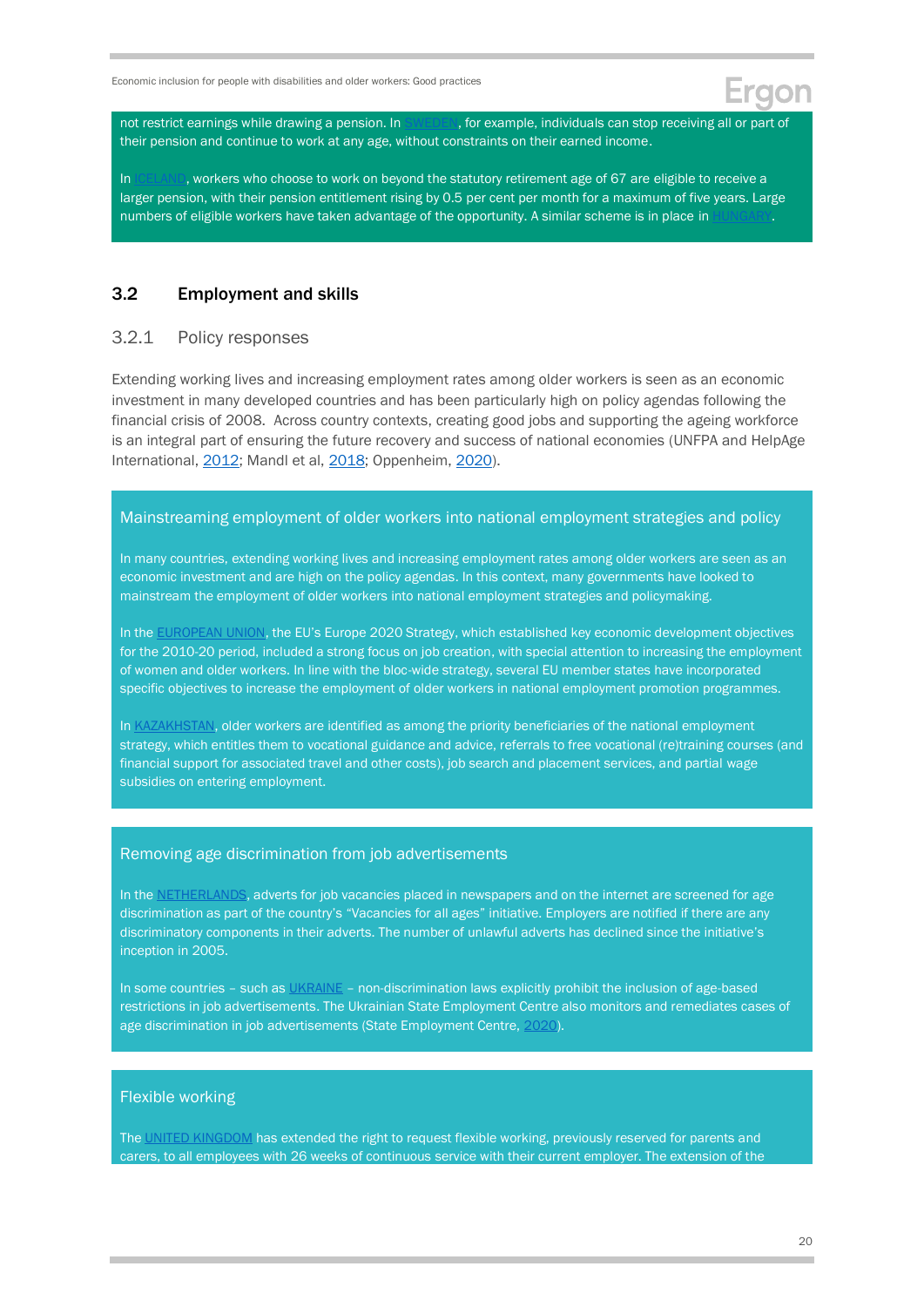legislation allows older workers to transition to retirement more gradually, allowing those who wish to remain in employment to do so for longer.

#### Incentivising employers to hire and retain older workers

Numerous countries provide financial incentives to employers to promote the recruitment, retraining, or re-employment of older workers. For example, in the [NETHERLANDS](https://www.oecd.org/els/emp/Netherlands%20key%20policies_Final.pdf) employers are entitled to reduced social security contributions for recruiting workers aged over 50. In [POLAND,](https://www.oecd-ilibrary.org/sites/8b6151c7-en/index.html?itemId=/content/component/8b6151c7-en) social security contributions can be reimbursed and wages subsidised up to 80 per cent of the minimum wage for employing older workers. In [AUSTRIA,](https://www.oecd-ilibrary.org/sites/8b6151c7-en/index.html?itemId=/content/component/8b6151c7-en) the wage subsidy programme is strictly targeted at promoting the re-entry of older workers into the labour force, with subsidies available only for the employment of workers over 50 that have been long-term unemployed. I[n FRANCE,](https://www.who.int/ageing/events/world-report-2015-launch/en/) the government provides preferential access to government contracts for employers who hire unemployed workers over 50. Similar financial incentive schemes are available in many other European countries (such as [HUNGARY,](https://www.unfpa.org/sites/default/files/pub-pdf/Ageing%20report.pdf) [SERBIA,](https://www.unfpa.org/sites/default/files/pub-pdf/Ageing%20report.pdf) an[d ROMANIA\)](https://www.oecd.org/countries/romania/Romania_Key%20policies_Final.pdf) as well as outside of Europe (such as in [SINGAPORE](https://www.unfpa.org/sites/default/files/pub-pdf/Ageing%20report.pdf) and [JAPAN\)](https://www.unfpa.org/sites/default/files/pub-pdf/Ageing%20report.pdf).

In [SLOVENIA,](https://www.oecd-ilibrary.org/employment/working-better-with-age_c4d4f66a-en?__cf_chl_jschl_tk__=9f77905a1e5b7f5d6a88aa56f20d4332389ae2f7-1605180672-0-AVh3ZJ65poaMZfiodm0R2VOrdChWobku2pikBqyda5jaFu5-cTrpCuyUwaEKWsQSQ-6HruxSed6psfal1ffzpEX1jujcUaT2v6BvMLL_mKx99NFItB5QCM0gk3-6Gw_u0nny-tj8iDvgwZ69bVH3mVVmE-2okK29nrOfBSmZxWYw8HbSIVl0fQFYlWnVkwhbdZXRRKV2EqGlj8BsX3iJGu95OELT7P5CcWHmoblnToh6AxklW6u4ibIZFQMRFDSdSdq0VWZS3-mfaHXocoihocCoRV_SLNfBrg0OPCnoBCkphuQJv26d21YlzZp-hvw9gSXvQD5BXKQQ7Fk8NhB8CPs) the Programme of Comprehensive Support to Companies for Active Ageing of Employees provides financial incentives for employers to prepare action plans and age-management strategies for their workforce. The programme also offers capacity building workshops for HR managers and CEOs to build their competencies in effective age-management.

#### Targeted job placement and other (re)employment services

In [CANADA,](https://www.unece.org/fileadmin/DAM/pau/age/Policy_briefs/ECE-WG1-26.pdf) a unique job search website that matched the competencies of workers over the age of 45 with the essential skill needs of employers was developed as part of the Renewing Older Worker's Essential Skills for the 21st Century Multigenerational Workplace Initiative (2010-16). In *ISRAEL*, the Experience Wanted job portal targets people over retirement age, also offering older people assistance with job applications and job placements. Similar databases to assist older workers in finding employment are available in [EL SALVADOR, MEXICO](https://www.unfpa.org/sites/default/files/pub-pdf/Ageing%20report.pdf) and [PUERTO RICO,](https://www.unfpa.org/sites/default/files/pub-pdf/Ageing%20report.pdf)  amongst other examples.

More generally, [CANADA'S](https://www.canada.ca/en/employment-social-development/programs/training-agreements/older-workers.html) Targeted Initiative for Older Workers is designed to help unemployed workers aged 55 to 64 return to work by providing employment assistance services such as resumé writing and advice. Similarly, in [POLAND,](https://isap.sejm.gov.pl/isap.nsf/download.xsp/WDU20040991001/U/D20041001Lj.pdf) the *Promotion of Employment and Labour Market Institutions Act* requires that unemployed older workers (over 50 years) are given priority in selection for special employment programmes.

#### Promoting training and skills development for older workers

Targeted training and lifelong learning programmes to help older workers improve their skills and remain in the labour force for longer have been developed in many countries. For example, i[n CANADA,](https://www.canada.ca/en/employment-social-development/programs/training-agreements/older-workers.html) the Targeted Initiative for Older Workers includes initiatives to improve older workers' employability via skills upgrading and work experience. In [SLOVENIA,](https://www.oecd-ilibrary.org/employment/working-better-with-age_c4d4f66a-en?__cf_chl_jschl_tk__=9f77905a1e5b7f5d6a88aa56f20d4332389ae2f7-1605180672-0-AVh3ZJ65poaMZfiodm0R2VOrdChWobku2pikBqyda5jaFu5-cTrpCuyUwaEKWsQSQ-6HruxSed6psfal1ffzpEX1jujcUaT2v6BvMLL_mKx99NFItB5QCM0gk3-6Gw_u0nny-tj8iDvgwZ69bVH3mVVmE-2okK29nrOfBSmZxWYw8HbSIVl0fQFYlWnVkwhbdZXRRKV2EqGlj8BsX3iJGu95OELT7P5CcWHmoblnToh6AxklW6u4ibIZFQMRFDSdSdq0VWZS3-mfaHXocoihocCoRV_SLNfBrg0OPCnoBCkphuQJv26d21YlzZp-hvw9gSXvQD5BXKQQ7Fk8NhB8CPs) the Programme of Comprehensive Support to Companies for Active Ageing of Employees includes financial incentives for employers to undertake upskilling of workers over 45. Similarly, SMEs in [GERMANY](https://www.oecd-ilibrary.org/employment/working-better-with-age_c4d4f66a-en?__cf_chl_jschl_tk__=9f77905a1e5b7f5d6a88aa56f20d4332389ae2f7-1605180672-0-AVh3ZJ65poaMZfiodm0R2VOrdChWobku2pikBqyda5jaFu5-cTrpCuyUwaEKWsQSQ-6HruxSed6psfal1ffzpEX1jujcUaT2v6BvMLL_mKx99NFItB5QCM0gk3-6Gw_u0nny-tj8iDvgwZ69bVH3mVVmE-2okK29nrOfBSmZxWYw8HbSIVl0fQFYlWnVkwhbdZXRRKV2EqGlj8BsX3iJGu95OELT7P5CcWHmoblnToh6AxklW6u4ibIZFQMRFDSdSdq0VWZS3-mfaHXocoihocCoRV_SLNfBrg0OPCnoBCkphuQJv26d21YlzZp-hvw9gSXvQD5BXKQQ7Fk8NhB8CPs) can receive a 75 per cent subsidy for the training costs of workers over 45, while micro-enterprises receive a 100 per cent subsidy, with evidence that the scheme has helped to prolong older workers' time in employment. I[n POLAND,](https://www.unece.org/fileadmin/DAM/pau/age/country_rpts/2017/POL-Report-EN.pdf) the National Training Fund (KFS), which is funded through contributions from employers under the wider social protection system, aims to prevent job loss among older workers by supporting workers' retraining or updates to knowledge and skills. Other countries with similar programmes include [JAPAN, NORWAY,](https://www.who.int/ageing/events/world-report-2015-launch/en/) [MEXICO, DENMARK](https://www.unfpa.org/sites/default/files/pub-pdf/Ageing%20report.pdf) and [SWEDEN.](https://www.unfpa.org/sites/default/files/pub-pdf/Ageing%20report.pdf)

More generally, many countries have invested in broader lifelong learning policies that benefit older workers. For example, [FRANCE](https://www.oecd.org/els/emp/individual-learning-accounts.pdf) has introduced a system of training accounts, which are attached to individual workers and can be transferred between employers. The scheme allows individuals to accumulate training rights over time, receiving up to €800 per year, which can be used to pay for various registered training programmes, skills assessments,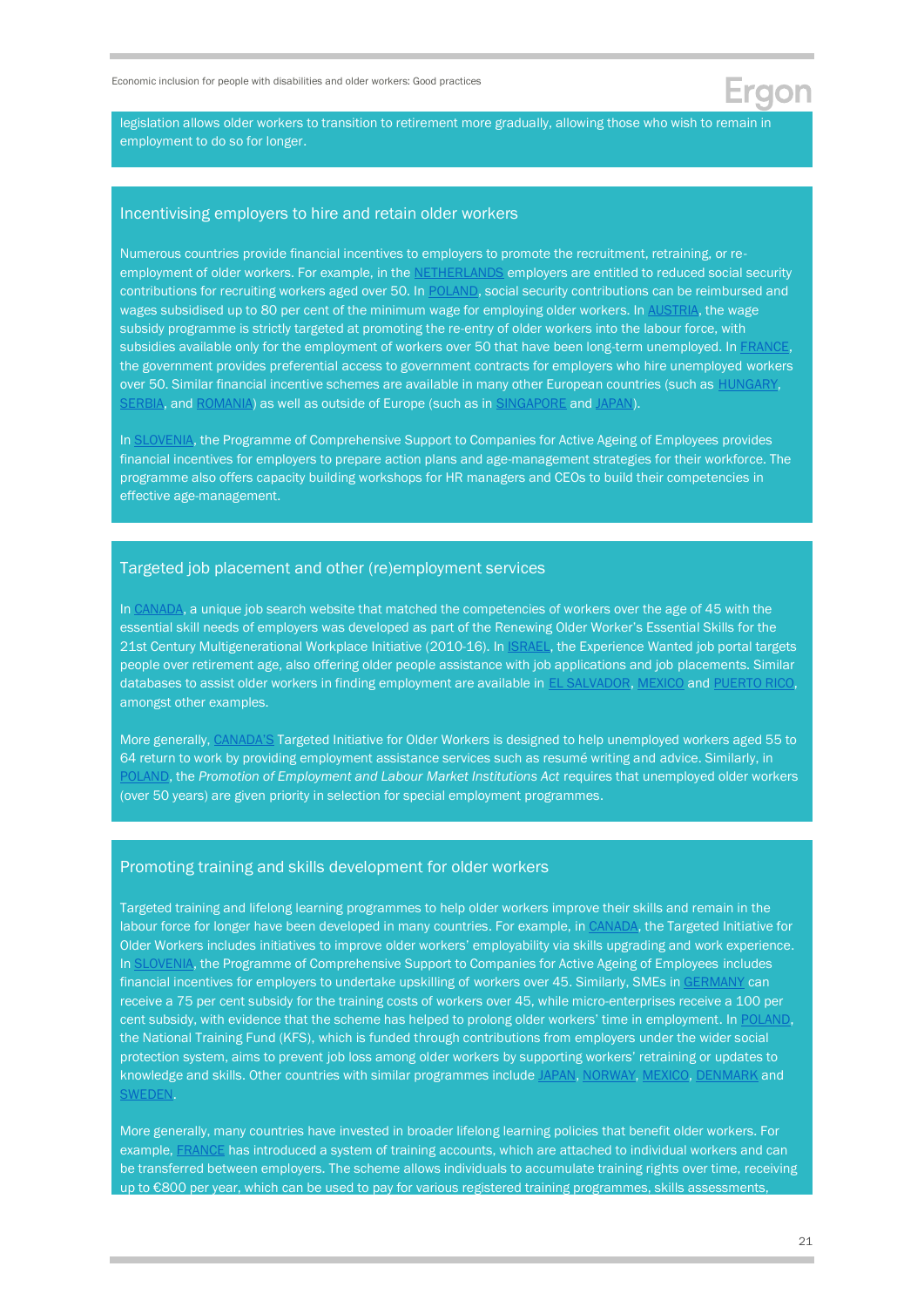driving licenses, and training for business creation. In **LUXEMBOURG**, policy measures to encourage lifelong learning are combined with the provision of special education leave of up to 80 days over the course of one's professional career, flexible working arrangements, and income compensation to support the uptake of training opportunities among those workers who may not otherwise have an opportunity to engage in education or training.

#### Raising awareness and public recognition

Information and awareness-raising campaigns, involving public events and the dissemination of handbooks and other materials aimed at employers, have been introduced across Europe as part of broader policy efforts to increase employment rates among older people. For example, [AUSTRIA](https://www.unece.org/fileadmin/DAM/pau/age/Policy_briefs/ECE-WG1-30.pdf) launched the "Einstellungsache 50+" (Changing attitudes towards the recruitment of persons 50+) campaign in 2013, which featured testimonials from successful individuals from the age group to raise awareness about older workers' potential and show that they are a valuable resource for Austrian businesses. A similar initiative "Perspective for 50plus" aims to break down employers' preconceptions of older workers in the [NETHERLANDS.](https://www.unece.org/fileadmin/DAM/pau/age/Policy_briefs/ECE-WG1-30.pdf) Meanwhile, [BELGIUM's](https://www.unece.org/fileadmin/DAM/pau/age/Policy_briefs/ECE-WG1-30.pdf) "Still young or already old at work?" campaign has included TV slots, full-page newspaper advertisements, and a dedicated website aimed at changing attitudes about older workers.

#### 3.2.2 Private sector responses

Despite persistent employer concern regarding older workers' capabilities and productivity, there is little conclusive data to suggest an automatic decline in productivity with age (Lee et al, [2018;](https://doi.org/10.1177%2F1035304618811008) Mandl et al, [2018\)](https://www.jubilaciondefuturo.es/recursos/doc/pensiones/20180910/fondo-documental/older-worker.pdf). In fact, research indicates that older workers are at least as – and sometimes more – committed, diligent, and loyal in their work compared to their younger peers; while many older workers contribute key professional expertise, skills and depth of experience that add important value for the company. In recognition of the value that older workers can add to a business, leading private sector enterprises across the world have pursued a range of human resources and other policies and initiatives to promote age diversity and inclusion in their workforces (Ali and French, [2019;](https://doi.org/10.1111/1748-8583.12225) Deloitte, [2019;](https://www.shrm.org/resourcesandtools/hr-topics/global-hr/pages/checklist-of-age-inclusion-.aspx) Naegele and Walker, [2006\)](http://www.ageingatwork.eu/resources/a-guide-to-good-practice-in-age-management.pdf).

#### A strategic focus on age inclusion in the context of an ageing population

Many companies have made age inclusion a strategic priority of their human capital management, recognising the proven business benefits of an age-diverse workforce and the specific contributions of older workers. This is particularly the case for companies operating in economies with an ageing workforce. For example[, CENTRICA,](https://www.centrica.com/stories/2014/valuing-our-older-people/) an international energy services company with operations in the UK, considers that a strategic focus on attracting, retaining, and supporting older workers makes good business sense given that over-50s are soon expected to account for more than one-third of the UK workforce. In the context of these demographic trends, the company has assessed that incorporating older workers into its approach to people management and planning is vital in order to meet its ongoing workforce needs.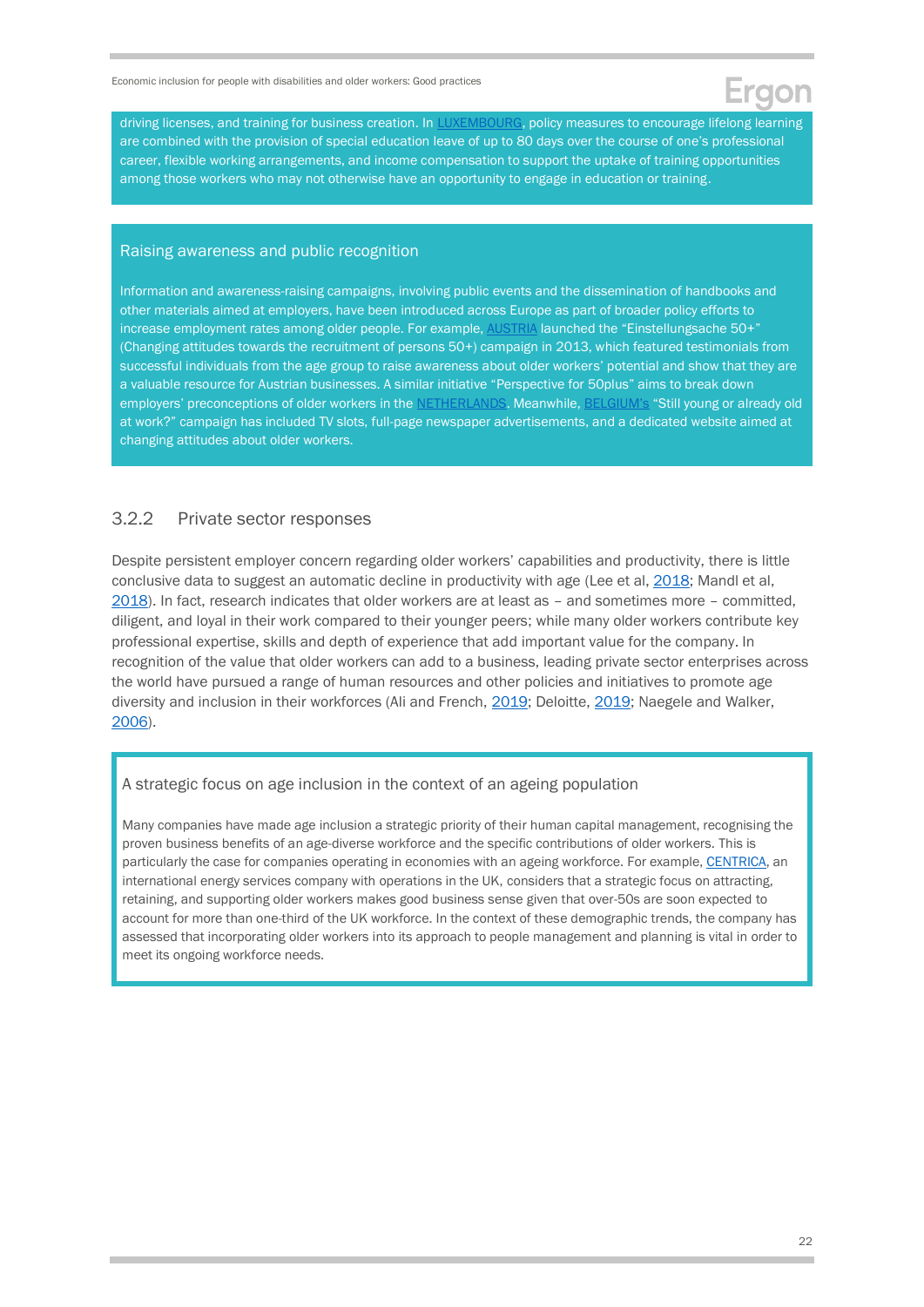#### Developing age-responsive human resources policies and practices

Many leading organisations have recognised the need to combine a range of measures into a comprehensive, integrated approach to age-inclusive human resource management that supports older workers in several different areas. An age-responsive approach to human resource management may include a wide range of policy and practice innovations that will vary according to the needs and nature of the business and cover areas of activity such as recruitment, training, working arrangements or occupational health.

For example, [VOESTALPINE](http://www.ageingatwork.eu/resources/a-guide-to-good-practice-in-age-management.pdf) - an Austria-based global steel company - initiated its LIFE programme with the mutually-conducive aims of retaining more older workers, supporting the sustainable integration of new employees, ensuring knowledge transfer between generations, and improving workplace health and safety. Under the programme, specific initiatives focused on flexible working arrangements, age-inclusive training and professional development, as well as ergonomic assessments and modification to workplaces with particular attention to the specific needs of different age groups. Similarly, the German manufacturer [KSB CORPORATION](http://www.ageingatwork.eu/resources/a-guide-to-good-practice-in-age-management.pdf) implemented an integrated programme to support older employees that includes dedicated vocational advice and appraisals for older workers, provision of specialised further training, flexible working time, mentoring schemes to support intergenerational knowledge transfer, occupational health assessments and wage protection in case of in-house redeployment.

As part of an integrated HR approach, training for managers on leading an inter-generational workforce (alongside broader diversity training) can also be highly effective in reducing potential conflicts and nurturing a productive and inclusive work environment. Companies as diverse as [ENTERPRISE,](https://www.cipd.co.uk/Images/managing-an-age-diverse-workforce_2015-what-employers-need-to-know_tcm18-10832.pdf) [McDONALD'S](https://www.cipd.co.uk/Images/managing-an-age-diverse-workforce_2015-what-employers-need-to-know_tcm18-10832.pdf), [SODEXO,](https://www.ageing-better.org.uk/sites/default/files/2018-09/Being-age-friendly-employer-evidence-report.pdf) and [OSLO AIRPORT](https://www.oecd-ilibrary.org/docserver/dc7b2222-en.pdf?expires=1611838582&id=id&accname=guest&checksum=00325894DDEBA3FC24295B0D71BFF8B0) ensure that HR staff and line managers receive dedicated training on how to address the challenges posed by managing multi-generational teams as part of their wider inclusive human resource management approach.

Further specific examples of good practice approaches to HR policies and practices for supporting older worker are set out in the boxes below, including approaches to flexible working arrangements, recruitment, and training.

#### Retaining older workers through flexible working arrangements and late career support

Flexible working policies can benefit all employees but may have particularly positive impacts for older workers. Many leading international companies offer flexible working arrangements for their employees, including older workers. For example, companies such as [SANTANDER,](https://www.cipd.co.uk/Images/managing-an-age-diverse-workforce_2015-what-employers-need-to-know_tcm18-10832.pdf) [SODEXO,](https://www.ageuk.org.uk/scotland/services/age-inclusive-workplaces/age-inclusive-matrix-hr-support-for-an-age-inclusive-workplace/) [LEGAL AND GENERAL](https://www.ageing-better.org.uk/sites/default/files/2020-09/Timewise-Flex-Working-full-report.pdf) and [AVIVA](https://www.bitc.org.uk/wp-content/uploads/2020/11/bitc-toolkit-age-becominganagefriendlyemployer-nov20.pdf) offer a range of flexible working arrangements for older workers, including the option to work part-time, work from home, or work a compressed week[. SODEXO](https://www.ageing-better.org.uk/sites/default/files/2018-09/Being-age-friendly-employer-evidence-report.pdf) provides line managers with dedicated training on how to develop bespoke flexible work plans with individual employees, which are regularly reviewed in light of both employees' changing circumstances and operational considerations. [FIRST GROUP,](http://www.ageingatwork.eu/resources/a-guide-to-good-practice-in-age-management.pdf) a UK-based transport provider, has introduced a Flexible Decade initiative that allows employees between 60 and 70 years to combine their salary with income from their pension within a flexible working structure. All these companies note how flexibility helps them retain their most experienced employees and extend their working lives at the company.

Companies have also developed other initiatives to help older workers remain in employment. For example[, AVIVA](https://www.bitc.org.uk/wp-content/uploads/2020/11/bitc-toolkit-age-becominganagefriendlyemployer-nov20.pdf) has piloted a series of workshops with older workers focused on their financial, work-related, and wider well-being concerns. The company has found the programme improves confidence and engagement of older workers, and is expanding the initiative across the business. In addition to flexible working hours, [OSLO AIRPORT](https://www.oecd-ilibrary.org/docserver/dc7b2222-en.pdf?expires=1611838582&id=id&accname=guest&checksum=00325894DDEBA3FC24295B0D71BFF8B0) offers employees over 60 the option to relocate to less physically demanding roles with the organisation, a policy that has helped the company increase actual retirement age by more than three years.

Addressing the occupational health needs of older workers

Ergon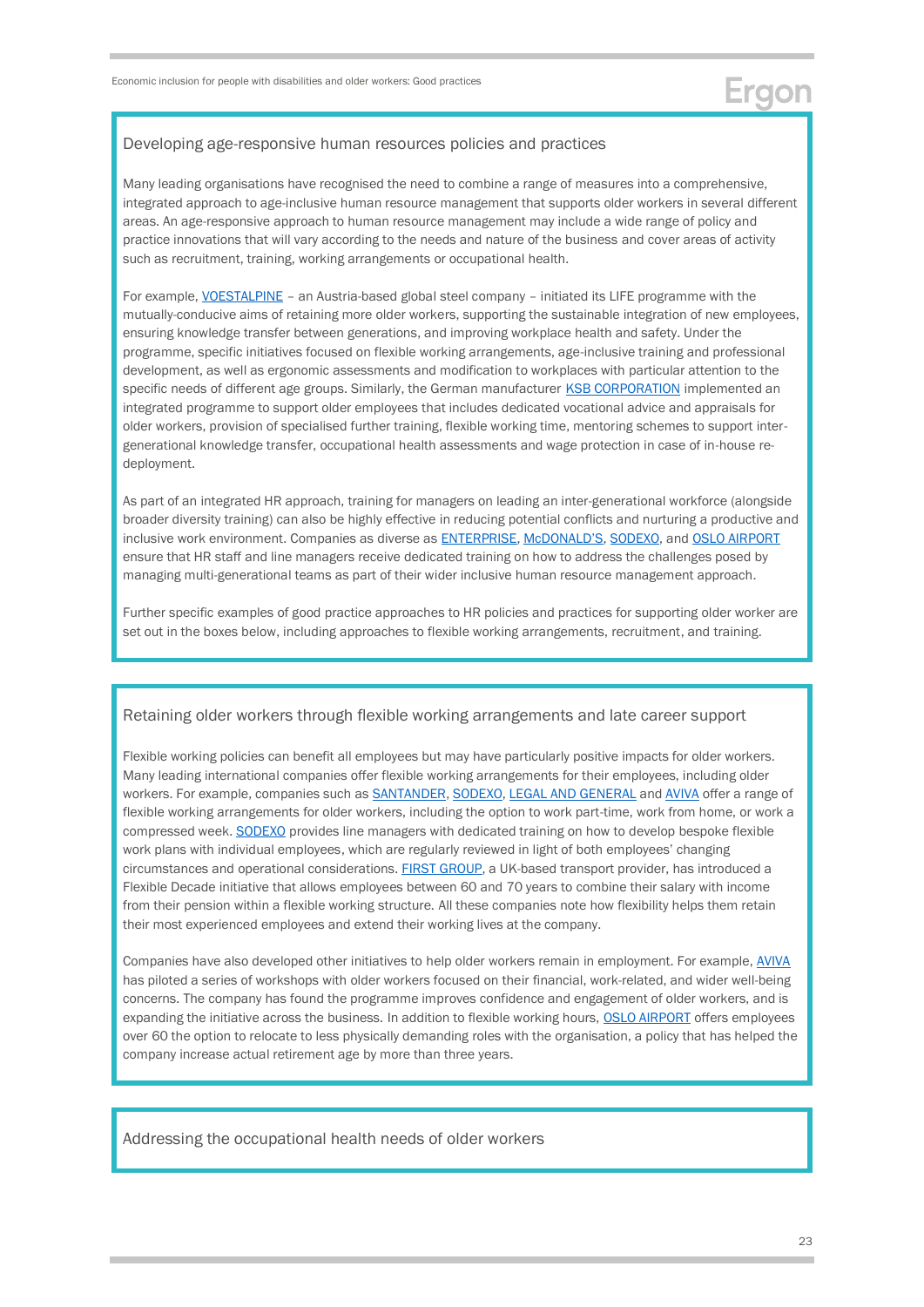Faced with an ageing workforce, car manufacturer **BMW** has transformed workstations on the production line to meet the needs of its older employees. The initiative was first piloted at BMW's plant in Dingolfing, Germany, where consultations with employees resulted in the introduction of softer floors, orthopaedic footwear, ergonomic chairs, vertically adjustable tables, and flexible magnifying lenses for work involving small parts. Job rotation across workstations during a shift was introduced in order to balance the load on workers' bodies. While the total cost of these adjustments was relatively low ( $\epsilon$ 40,000), the production line saw a 7 per cent improvement in productivity in one year, output increased, quality targets were exceeded, and absenteeism dropped to below the plant average. The changes have since been introduced at other BMW plants, benefitting older and younger workers alike.

[ALBRON,](http://www.ageingatwork.eu/resources/a-guide-to-good-practice-in-age-management.pdf) a Dutch catering company, has introduced a range of occupational health measures to facilitate the retention of older workers, including dispensation for employees to use working hours to undertake health maintenance activities and ensuring that all teams include a mix of older and younger workers in order that older workers can avoid some of the heavier lifting work[. OSLO AIRPORT](https://www.oecd-ilibrary.org/docserver/dc7b2222-en.pdf?expires=1611838582&id=id&accname=guest&checksum=00325894DDEBA3FC24295B0D71BFF8B0) offers older workers annual health assessments and the option to relocate to less physically demanding roles (including the provision of any necessary retraining), while many [other companies](http://www.ageingatwork.eu/resources/a-guide-to-good-practice-in-age-management.pdf) carry out regular workplace health assessments and offer periodic health examinations for older employers (especially in industries with more physically demanding work). Some companies offer additional medical coverage and flexible care leave for older workers as part of a range of incentives to remain in employment (for example, **SANTANDER**).

Making the most of older workers' skills and experience to support mentoring and knowledge transfer

In Belgium, a wide range of leading companies – including AXA Bank, KBC Bank and telecommunications company Proximus – take part in the private sector-led [Experience@Work](https://experienceatwork.be/en/) initiative, which allows employees over the age of 50 to "cross the borders of organisations" to share their expertise where needed (as well as gain new experience) without losing the link with their original employer. The scheme, developed to support the active employment of older workers and allow companies to benefit from their experience, is managed through a Multi Company Mobility Centre.

Many other companies have developed mentoring programmes to retain and make use of the expertise and industry knowledge of older employees. For example, the **BOSCH GROUP** has developed an innovative way of meeting skill shortages and the challenges of an ageing population. The company maintains a pool of former employees that it can call on to return to work for the company on short-term assignments. The company benefits from access to flexible support that can be mobilised at short notice, without the need for familiarisation or training. Older (former) employees benefit from flexible working arrangements and the opportunity to continue to use their skills and experience[. STAMBOLIISKI Plc,](http://www.ageingatwork.eu/resources/a-guide-to-good-practice-in-age-management.pdf) a Bulgarian paper manufacturer, has a comparable scheme under which retired employees are offered temporary contracts to return on flexible terms to support knowledge transfer to younger colleagues. The programme is considered central to the company's human resource management.

Similarly, [OKG,](http://www.ageingatwork.eu/resources/a-guide-to-good-practice-in-age-management.pdf) a Swedish nuclear power company, has implemented a long-term programme to support intergenerational skills and knowledge transfer. Under the programme, older employees act as "doyens" for younger "disciples" in a two-phase process that starts with "parallel duty" (job shadowing) leading to "role takeover" once the younger employee has achieved the required level of competency. Numerous other companies, especially in technical industries, operate similar mentoring systems through which older employees train new staff (for example, [RIGAS ELEKTROMASINBUVES RUPNICA AS,](http://www.ageingatwork.eu/resources/a-guide-to-good-practice-in-age-management.pdf) a Latvian electrical manufacturer).

Targeting older workers in recruitment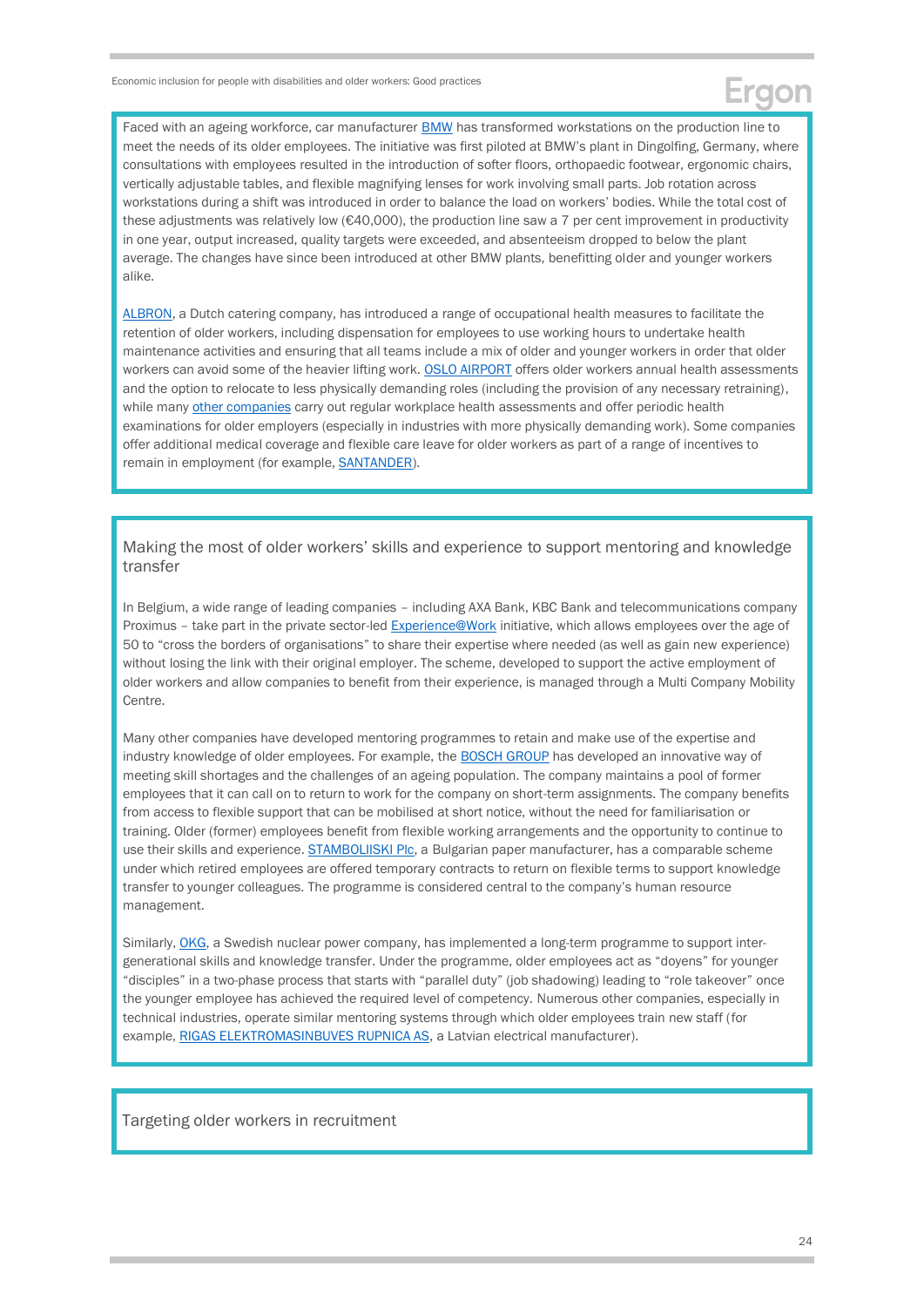

Many companies have recognised older workers as an important potential talent pool and designed recruitment strategies to target them specifically.

For example, the German firm **FAHRION ENGINEERING** has focused its recruitment on older, highly qualified engineers that best meet the company's very specific skills and qualification needs. The recruitment strategy involved job ads that expressly called for older engineers, foremen and technicians. In the UK, several companies have directly targeted older workers for jobs in their customer service call centres, roles that are typically viewed as "jobs for young people". For example, both **DOMESTIC AND GENERAL** (insurance and maintenance service provider) an[d AVIVA](https://www.ageing-better.org.uk/sites/default/files/2018-09/Becoming-age-friendly-employer.pdf) (insurance and financial services) have developed recruitment drives and accompanying media campaigns to dispel myths about work in call centres, with a specific focus on media to reach older workers (for example, radio stations aimed at older listeners). Th[e COOP GROUP](https://www.bitc.org.uk/wp-content/uploads/2020/11/bitc-toolkit-age-becominganagefriendlyemployer-nov20.pdf) similarly developed an inclusive recruitment campaign for its funeral care business that focused on transferrable skills from other industries and professions. The company specifically targeted older workers that had retired from the armed forces or had lost their jobs in other industrial sectors, through targeted advertising on social media.

[BARCLAYS](file:///C:/Users/Sam/Dropbox%20(Ergon%20Dropbox)/EBRD%20Disability%20&%20Older%20Workers/Package%20C%20-%20Country%20profiles/Mega%20profile%20(best%20practices)/.%20https:/www.ageing-better.org.uk/sites/default/files/2018-09/Becoming-age-friendly-employer.pdf) Bolder Apprenticeship programme targets a pool of recruits older than traditional apprentices – including those who have retired early or faced redundancy. The bank targets potential recruits by working with public employment services and specialist interest groups, such as disability and mental health networks or support organisations. Barclays also take apprentices on roadshows around the country, inviting current "bolder apprentices" to marketing events to share their stories with potential recruits. The company maintains that these personal connections with peer groups are vital to the success of the programme, which helps challenge stereotypes around age and careers.

#### Ensuring older workers' participation in ongoing training and professional development

Ensuring older workers have access to and are encouraged to participate in training and professional development activities is important in maintaining employability, as well as retaining and motivating older workers.

For example, the **ATHENEUM INTERCONTINENTAL HOTEL** in Athens, Greece, has set up its own certified training centre that is used for the continual training of all staff. Training opportunities are expressly open to employees of all ages, and the company actively encourages older workers – including those nearing retirement – to participate. Other companies, such as **ENTERPRISE**, have removed upper age limits on apprenticeships and traineeships, ensure all internal training is expressly open to all staff, and focuses on internal promotions to retain existing employees and expertise (including providing necessary training to support progression).

Several companies also offer dedicated training and career advice to older workers. For example, [ACHMEA,](http://www.ageingatwork.eu/resources/a-guide-to-good-practice-in-age-management.pdf) a Dutch financial services company, tailors training and development offerings to life and career stage. Tailored career advice is provided every five years to employees above the age of 45, while employees over 40 are assigned up to 10 days additional paid leave to pursue work-related studies[. OSLO AIRPORT](https://www.oecd-ilibrary.org/docserver/dc7b2222-en.pdf?expires=1611838582&id=id&accname=guest&checksum=00325894DDEBA3FC24295B0D71BFF8B0) provides older workers with any retraining required for redeployment in the case that workers are unable or do not wish to continue in their current role due to physical or other age-related concerns (see below).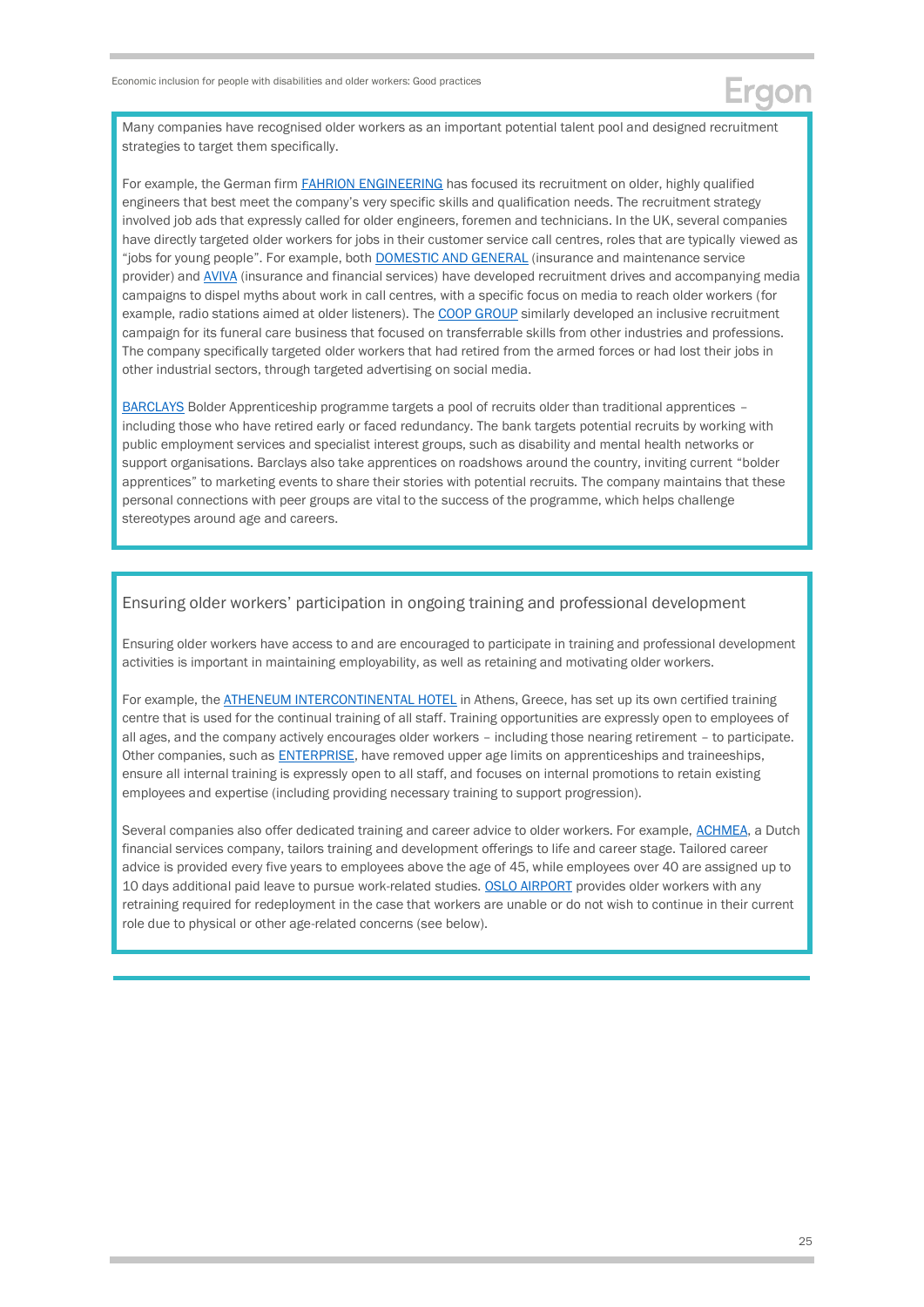#### Redeployment as an alternative to retirement

Where the nature of a specific role poses particular challenges for some older workers – for example, in the case of physically demanding work – many companies have introduced programmes to redeploy workers to different parts of the business, thus retaining key organisational knowledge and skills.

Many companies make use of older workers' expertise and experience by assigning them to training roles – for example, at [BOSCH GROUP,](https://www.emerald.com/insight/publication/issn/0967-0734) [OKG](http://www.ageingatwork.eu/resources/a-guide-to-good-practice-in-age-management.pdf) or [NATIONAL GRID.](https://www.marketwatch.com/story/why-this-company-makes-a-point-to-hire-older-workers-2018-06-27) Others redeploy workers to other roles in the business. For example, [TALLINN's](http://www.ageingatwork.eu/resources/a-guide-to-good-practice-in-age-management.pdf) bus company redeploys older drivers from busier, more stressful city routes to suburban bus lines, while employees who no longer feel comfortable driving can be relocated to security guard roles or other functions at the central depot. Th[e CITY OF MALMO,](http://www.ageingatwork.eu/resources/a-guide-to-good-practice-in-age-management.pdf) in Sweden, aims to make use of the skills of older teachers (over 60) and retain experienced employees by reducing the proportion of their working time in the more stressful classroom setting and giving older staff a greater proportion of management and administrative tasks. [OSLO](https://www.oecd-ilibrary.org/docserver/dc7b2222-en.pdf?expires=1611838582&id=id&accname=guest&checksum=00325894DDEBA3FC24295B0D71BFF8B0)  [AIRPORT,](https://www.oecd-ilibrary.org/docserver/dc7b2222-en.pdf?expires=1611838582&id=id&accname=guest&checksum=00325894DDEBA3FC24295B0D71BFF8B0) cited previously, offer older workers the option to redeploy to less physically demanding roles within the organisation.

#### Creating an age-inclusive workplace culture

Age-based stereotypes and misperceptions about older (and younger) workers' aptitude and competencies are an important barrier to older workers' access to employment. A lack of awareness and understanding of generational differences can also lead to resistance from staff towards equal opportunity and other diversity initiatives advanced by management.

To increase internal awareness and collegial understanding of generational differences, [SODEXO](https://www.ageing-better.org.uk/sites/default/files/2018-09/Being-age-friendly-employer-evidence-report.pdf) created a unique GenMatch board game to engage employees and promote discussion about age-related differences, perspectives, and needs. The game was launched alongside a company-wide communications campaign that included webinars, blogs and social media; all coordinated by the company's Generations and Employee Network Group, an employeeled working group tasked with creating an age-friendly working culture. The company also provided a one-day management training course on managing multi-generational teams. Staff feedback was positive, and managers reported improved team dynamics and greater staff support for diversity and inclusion initiatives, including flexible working.

The UK's tax authority, [HMRC,](https://www.ageing-better.org.uk/sites/default/files/2018-09/Becoming-age-friendly-employer.pdf) created a working group that was tasked with dispelling age-related myths and preconceptions about older and younger workers' capabilities and commitment. The group's work culminated in an all-company "Age Summit" that presented data countering myths about older workers and common age-related stereotypes and provided managers with important "hard" evidence to support age inclusive policies and practices.

### <span id="page-25-0"></span>3.3 Finance and entrepreneurship

#### 3.3.1 Policy responses

Supporting business creation among older people has multiple economic benefits, facilitating older workers' economic inclusion and partially offsetting the expected labour and skill shortages in some regions and sectors in the short run. Senior entrepreneurship can also have other social and health benefits, including improved quality of life, enhanced social inclusion, and reduced risk of poverty for older people

Although older workers can often access programmes targeted at the general population of entrepreneurs, these programmes may not adequately address the specific barriers faced by older entrepreneurs, including access to start-up capital, skills and business training support, access to professional and

Erdor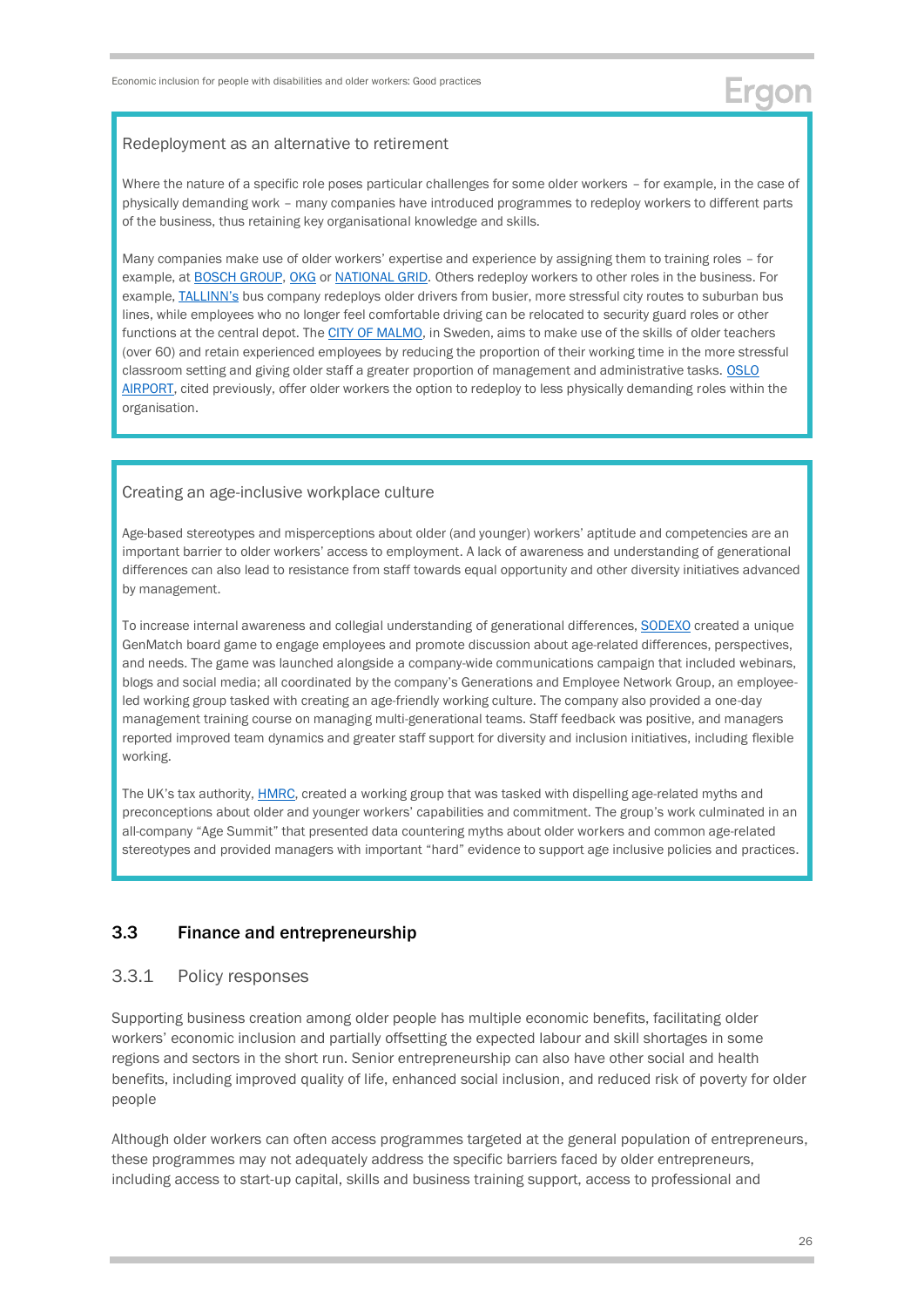support networks, and lack of awareness of and access to information concerning entrepreneurial opportunities. Public policy has an important role to play in addressing these unique barriers facing older entrepreneurs (OECD and EU, [2019\)](https://www.oecd-ilibrary.org/employment/the-missing-entrepreneurs_43c2f41c-en).

#### Dedicated credit lines and loans

To promote entrepreneurship among older workers, and recognising the potential barriers faced by some older people in accessing commercial credit lines, [JAPAN'](https://www.unfpa.org/sites/default/files/pub-pdf/Ageing%20report.pdf)S Finance Corporation for Small and Medium Enterprises offers small business loans targeted specifically at older workers. Some similar initiatives exist in other countries, such as dedicated loans offered to older workers in rural areas under [BELIZE'S](https://www.unfpa.org/sites/default/files/pub-pdf/Ageing%20report.pdf) Rural Development Plan 2005.

The [EUROPEAN UNION'S](https://ec.europa.eu/growth/smes/cosme_en) COSME programme aims to enhance access to finance for entrepreneurs of all ages, including older workers (primarily through providing loan guarantees to private lenders).

#### Business education, coaching and advice

Financial support programmes are sometimes supplemented with subsidised training, advice and mentoring services to help older entrepreneurs make use of start-up incentives. In **IRELAND**, the Senior Enterprise Initiative (2010-13) promoted entrepreneurship among those over the age of 50 by providing older people with relevant information and advice on starting, acquiring or investing in a business as well as raising awareness of selfemployment as an option.

The [EUROPEAN UNION'S](https://ec.europa.eu/growth/smes/cosme_en) COSME programme includes among its key objectives the promotion of entrepreneurship among specific target groups – including women, young people, and older workers – through supporting mobility exchanges, research, best practices dissemination and pilot projects in areas such as entrepreneurship education, mentoring or the development of guidance and support service.

In [KAZAKHSTAN,](https://www.gov.kz/memleket/entities/enbek/documents/details/7818?lang=ru) unemployed older workers are provided free access to entrepreneurship skills training under the national employment plan, as well assistance in developing business plans, legal and accounting assistance, and marketing advice in the first year of their project.

#### Conducive social security regime

[IRELAND'S](https://www.gov.ie/en/service/f215a4-back-to-work-enterprise-allowance/) Back to Work Enterprise Allowance scheme encourages recipients of certain social welfare payments, including unemployed older workers, to become self-employed by providing the option to keep a percentage of the social welfare payment for up to two years, supplemented by enterprise support grants.

#### 3.3.2 Private sector responses

-

In addition to public policy responses, private sector actors in many countries have also taken steps to promote and support entrepreneurship among older people. <sup>2</sup> For lenders, investors, and business service providers, older entrepreneurs represent an important potential client base.

<sup>2</sup> Development Solutions Europe, Executive Agency for Small and Medium-sized Enterprise, 2016, *Senior Entrepreneurship: Good Practices Manual* (Brussels: European Union). [https://op.europa.eu/en/publication](https://op.europa.eu/en/publication-detail/-/publication/8fdadabd-9ac8-11e6-868c-01aa75ed71a1)[detail/-/publication/8fdadabd-9ac8-11e6-868c-01aa75ed71a1](https://op.europa.eu/en/publication-detail/-/publication/8fdadabd-9ac8-11e6-868c-01aa75ed71a1)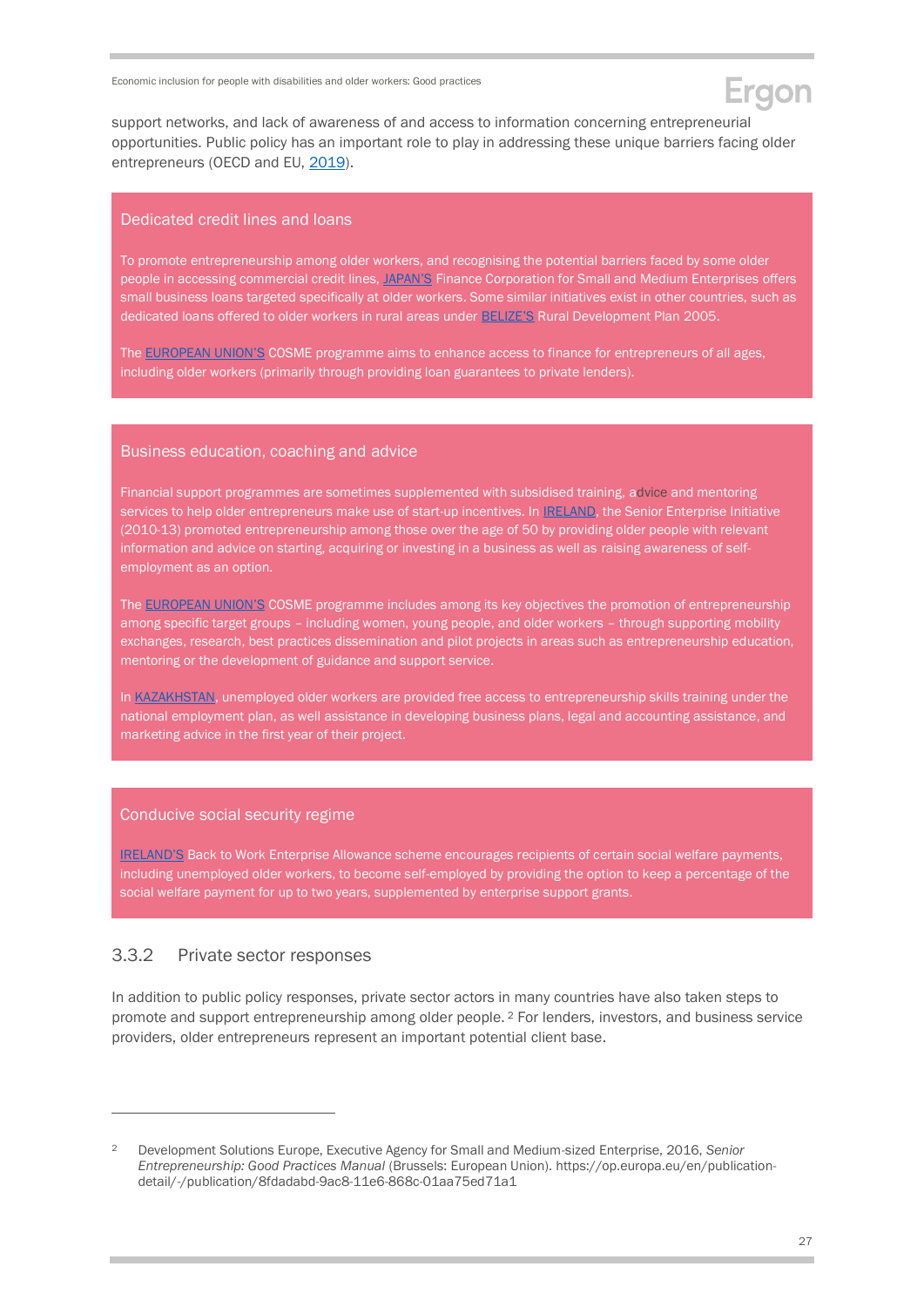#### Cross-generational learning and collaboration

Comenius University in Bratislava offers a semester-long course on "Development of Entrepreneurial Skills in Cross Generation Teams", where older people engaged with the University's Centre for Continuing Education and undergraduate students work in teams on real-life businesses. The course is designed to support senior entrepreneurship as well as to facilitate cooperation and cross-generational transfer of knowledge, skills and experience and build relationships with private sector partner organisations. Projects launched during the course includ[e WakiVaky,](https://heinnovate.eu/sites/default/files/HEInnovate_Comenius%20University%20Bratislava%20case%20study.pdf) a start-up producing and selling bags made from upcycled material.

#### Mentoring and networking initiatives

The [LATVIAN INVESTORS](https://op.europa.eu/en/publication-detail/-/publication/8fdadabd-9ac8-11e6-868c-01aa75ed71a1)' ASSOCIATION has sought to support innovation through a mentorship programme involving senior inventors and mentors. Mentors are selected based on their ability to coach, interact and engage with mentees, as well as their professional qualifications and skills. The programme is advertised through news channels and online, and promoted at events and exhibitions organised by the Association. Meanwhile, the **SENIOR** [ENTREPRENEURS ASSOCIATION](https://op.europa.eu/en/publication-detail/-/publication/8fdadabd-9ac8-11e6-868c-01aa75ed71a1) in France and Belgium develops and organises local platforms fostering meetings between senior citizens of complementary profiles and skills with innovative project teams.

#### Support for start-ups working on age-friendly technologies

As part of its commitment to supporting an ageing population, energy and services company [CENTRICA](https://www.centrica.com/stories/2018/centrica-innovations-a-year-of-active-ageing/) has launched an Active Ageing Challenge to identify and fund start-ups with tech solutions that help meet the needs of an ageing society. Entrepreneurs pitch their products to industry experts to win part of the £100,000 prize fund and the opportunity to access valuable networking and mentorship opportunities. In addition to the prize fund, the company also invest directly in promising start-ups.

### <span id="page-27-0"></span>3.4 Services

Access to key services is fundamental to supporting citizens' full economic participation in society. In particular, access to adequate transportation services, to information and communications technology (ICT), and to key municipal infrastructure (energy, water and sanitation, as well as public buildings and spaces) are often prerequisites for participation in education, employment, and business activities, as well as political, social, and cultural life. Where older workers face disproportionate barriers in accessing these services, the adverse impacts on economic participation can be far-reaching and compound the effect of other obstacles experienced in relation to employment and entrepreneurship.

### 3.4.1 Policy responses

Governments around the world have adopted various policies aimed at improving older people's access to services that facilitate and enhance their economic participation, including improving the availability and accessibility of public transportation and addressing skills gaps in relation to ICT.

Accessibility initiatives relevant to older workers

In many cases, relevant policy responses relate to broader accessibility initiatives that are relevant to people of all ages with some mobility restrictions or other physical or mental disability. As such, they are

Ergon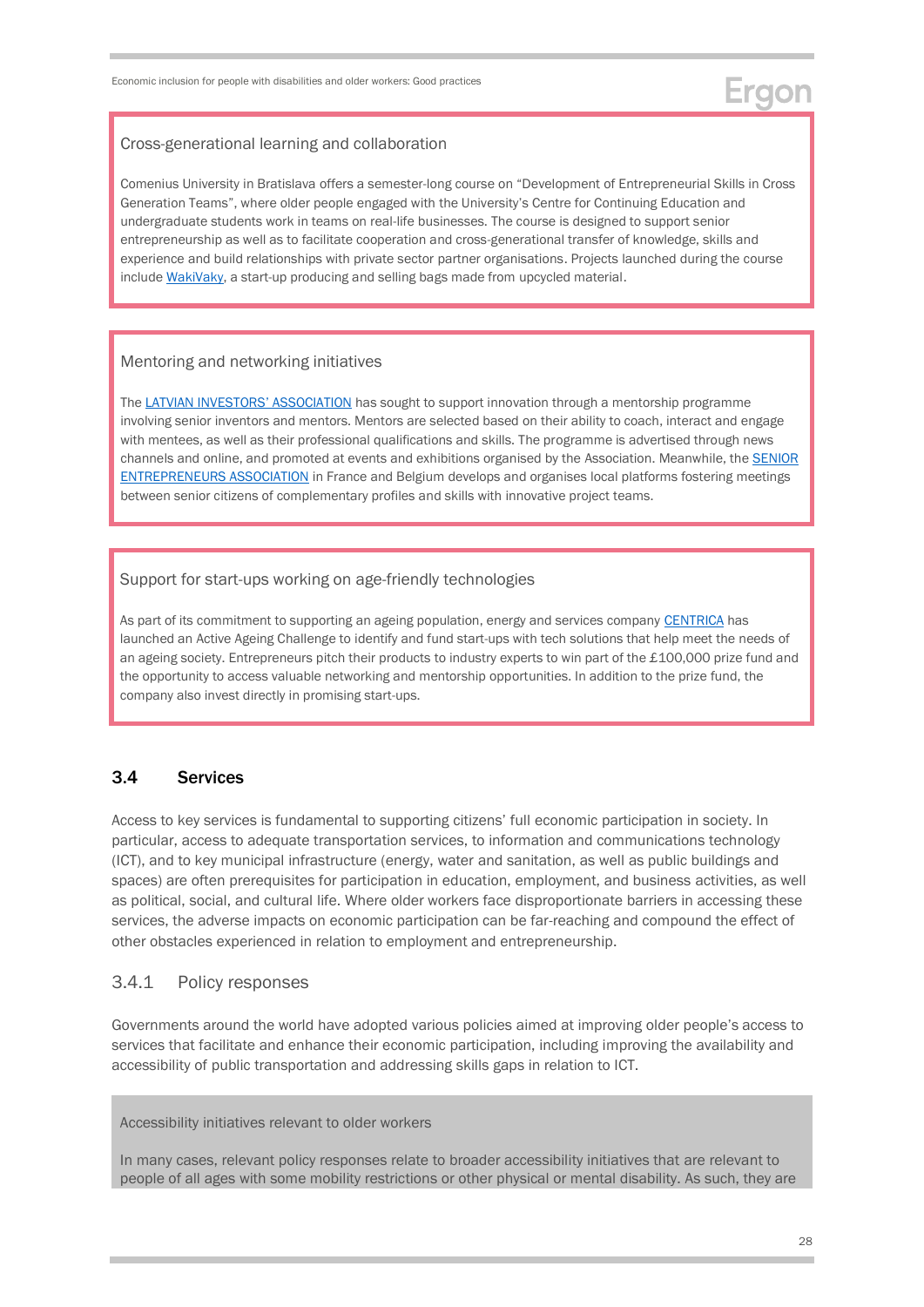

relevant to older workers and older people to the extent that the prevalence of some health conditions and forms of disability increase with age. See SECTION 2.4.1 for examples of best practice concerning accessibility of services.

#### Improving understating of accessibility barriers affecting older workers

In the [EUROPEAN UNION,](https://cordis.europa.eu/project/id/693319) the EU's Mobile Age project (2016-19) aimed to help older people to access public services digitally by working in collaboration with senior citizens to develop new accessible, mobile and open government services suited to their needs – in contrast to traditional approaches focused on training older adults to "catch up". Piloted in cities in the United Kingdom, Germany, Spain and Greece, the project explored issues that were important to elderly residents in each specific location, including urban safety and accessibility. The project resulted in the development of innovative mobile demonstrator apps, such as one application that allows older adults in [SPAIN](https://www.mobile-age.eu/) to report accessibility problems in their local areas to municipal governments.

#### ICT training for older people

The Career Transition Assistance programme in **[AUSTRALIA](https://www.employment.gov.au/career-transition-assistance)** seeks to promote the development of ICT skills that enhance economic participation among people over the age of 45. In addition to helping jobseekers identify their transferable skills and target their job search, practical assistance is provided to develop participants' technology and digital skills and build their confidence in using different types of technology, including smartphones, tablets, apps, social media and desktop computers, as well as applying for jobs online. Similar ICT training schemes targeting older people are provided in several EBRD economies (for example, [POLAND\)](https://www.unece.org/fileadmin/DAM/pau/age/country_rpts/2017/POL-Report-EN.pdf).

### 3.4.2 Private sector responses

There is a strong business case for removing barriers and promoting usability of products and services. Accessibility can offer market benefits, particularly with an ageing population, and accessible web sites and services can be easier for all customers to use. Removing operational barriers can also enable companies to benefit from the expertise of older workers. Some corporations have provided important examples of the benefits for older employees from increased access to assistive technologies and ICT services (for example, UNECE, [2009\)](https://www.unece.org/fileadmin/DAM/pau/_docs/age/2009/Policy_briefs/4-Policybrief_Participation_Eng.pdf).

#### *Accessibility initiatives relevant to older workers*

*In most cases, relevant private sector responses relate to broader accessibility initiatives that are relevant to people of all ages with some mobility restrictions or other physical or mental disability. As such, they are relevant to older workers and older people to the extent that the prevalence of some health conditions and forms of disability increase with age. See SECTION 2.4.2 for examples of best practice concerning accessibility of services.*

#### Supporting ICT training to increase access to products and services

[COSMOTE](https://www.cosmote.gr/otegroup_company/sustainability/reports/ote/eng/2019.pdf), Greece's largest mobile network operator, has worked closely with 50plus Hellas NGO and the local authorities to provide free ICT training to people over the age of 50 – the country's fastest-growing group of Internet